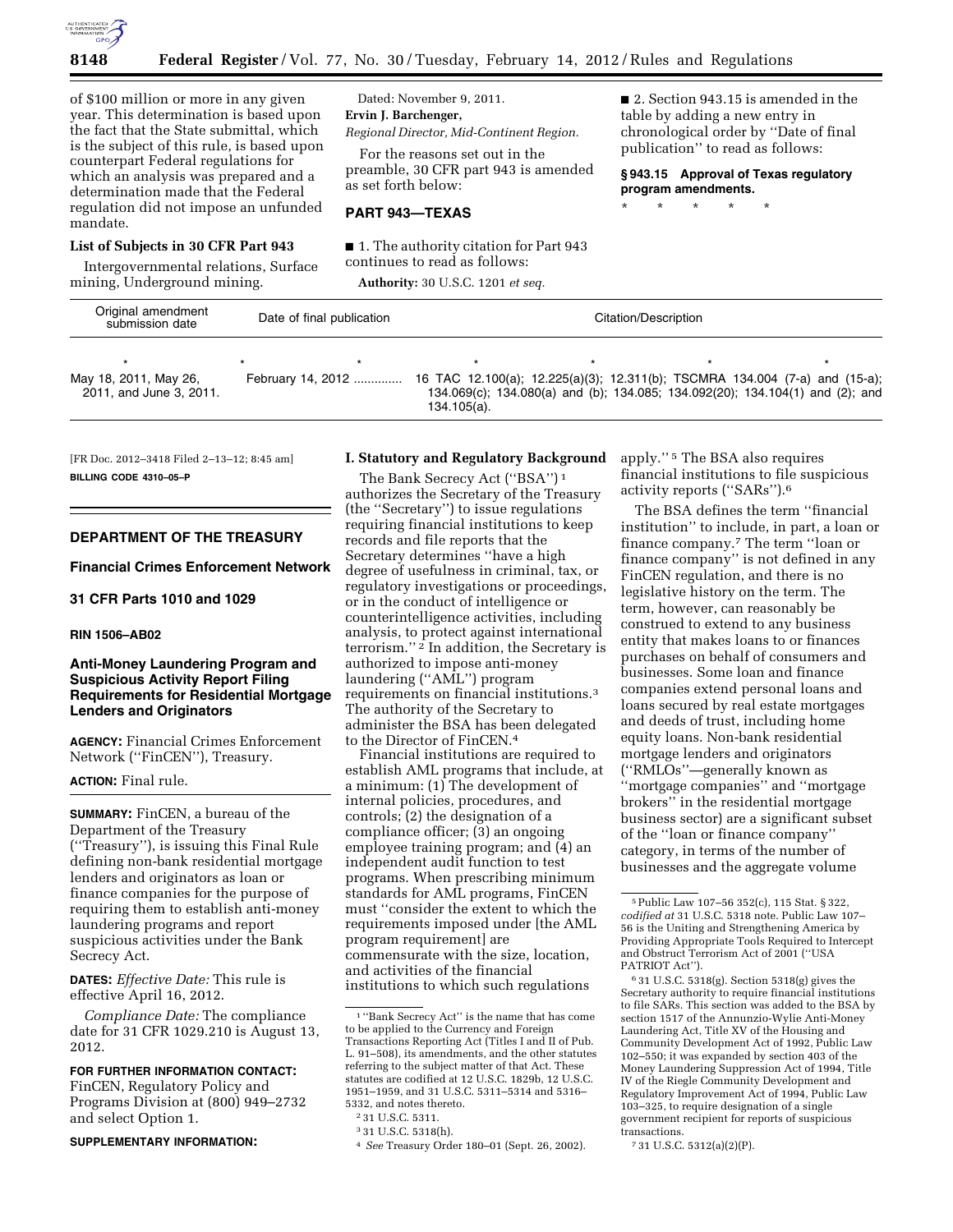and value of transactions they facilitate.8

In 2002, FinCEN issued a regulation that temporarily exempted loan and finance companies and other categories of BSA-defined financial institutions from the obligation to establish AML programs.9 The purpose of the exemption was to enable Treasury and FinCEN to study these categories of institutions and to consider the extent to which BSA requirements should be applied to them, taking into account their specific characteristics and money laundering vulnerabilities.10 As a result, RMLOs did not have to comply with AML or SAR regulations or other BSA reporting and recordkeeping requirements intended to help prevent money laundering and fraud, and support law enforcement efforts. Subsequently, FinCEN analyses and law enforcement investigations identified this exemption as a regulatory gap that can be exploited by criminals, particularly in the conduct of mortgage fraud.

On July 21, 2009, FinCEN issued an Advance Notice of Proposed Rulemaking (''ANPRM'') 11 soliciting general comments on whether FinCEN should issue AML and SAR program regulations for RMLOs. Most of the comments received in response to the ANPRM generally supported AML and SAR regulations for RMLOs. On December 9, 2010, FinCEN issued a Notice of Proposed Rulemaking (''NPRM'') 12 to solicit comments on specific proposed regulations for RMLOs. The NPRM proposed AML and SAR regulations with standards and requirements that are substantially identical to those in AML and SAR regulations for banks and other financial institutions that offer retail consumer banking services and originate mortgage loans.

11 74 FR 35830 (July 21, 2009). ''Anti-Money Laundering Program and Suspicious Activity Report Requirements for Non-Bank Residential Mortgage Lenders and Originators.'' *[http://edocket.](http://edocket.access.gpo.gov/2009/pdf/E-9-17117.pdf) [access.gpo.gov/2009/pdf/E-9-17117.pdf.](http://edocket.access.gpo.gov/2009/pdf/E-9-17117.pdf)* 

12 75 FR 76677 (Dec. 9, 2010). ''Anti-Money Laundering Program and Suspicious Activity Report Filing Requirements for Residential Mortgage Lenders and Originators.'' *[http://edocket.](http://edocket.access.gpo.gov/2010/pdf/2010-30765.pdf) [access.gpo.gov/2010/pdf/2010–30765.pdf.](http://edocket.access.gpo.gov/2010/pdf/2010-30765.pdf)* 

Both the ANPRM and the NPRM suggested that the AML program and SAR filing regulations for RMLOs would be issued as the first step in an incremental approach to implementation of regulations for the broad loan or finance company category of financial institutions. Thus, the definition of ''loan or finance company'' would initially include only RMLOs, but would be structured to permit the addition of other types of loan and finance related businesses and professions in future amendments.

Since 2006, FinCEN has issued numerous studies analyzing SARs reporting suspected mortgage fraud and money laundering that involved both banks and RMLOs, the latter typically brokering or selling purchase money and refinance loans to lending institutions.13 The reports underscore the potential benefits of AML and SAR regulations for a variety of businesses in the primary and secondary residential mortgage markets, including RMLOs. As noted in the NPRM and emphasized in several related public comments, RMLOs are primary providers of mortgage finance—in most cases dealing directly with the consumer—and are in a unique position to assess and identify money laundering risks and fraud while directly assisting consumers with their financial needs and protecting the sector from the abuses of financial crime. Comments on the ANPRM and NPRM emphasized that the risks of fraud and other financial crimes, including money laundering, are substantial in the RMLO sector and are growing. Some comments stated that the financial crime risks in the sector are ''no less significant'' than those faced by banks providing mortgage loan services.14

14*See* NPRM, 75 FR at 76679. One government agency comment on the NPRM stated that the ''regulatory gap in coverage has hampered efforts to be proactive in detecting and investigating mortgage fraud at non-banks (i.e., unsupervised lenders and originators [RMLOs under this Final Rule]) \* \* \*.'' The commenter further noted that in 2010, unsupervised lenders and originators comprised fully two-thirds (67 percent) of FHA's approved originating lenders. The commenter also stated that ''[o]ne vital weapon in the war on mortgage fraud

Most of the comments on the NPRM generally supported the issuance of AML program and SAR filing regulations for RMLOs. The Final Rule is based on the NPRM and adopts all of the regulatory provisions proposed with a few exceptions, noted below. The AML regulation promulgates the four minimum requirements noted earlier. The SAR regulation requires reporting of suspicious activity, including but not limited to fraudulent attempts to obtain a mortgage or launder money by use of the proceeds of other crimes to purchase residential real estate. The Final Rule does not require RMLOs to comply with any other BSA reporting or recordkeeping regulations, such as currency transaction reports (CTRs).15 The few large currency transactions expected to be conducted in the sector will continue to be subject to reporting on FinCEN Form 8300.16

FinCEN believes that much of the effort necessary to meet these regulatory obligations, including information gathering, will be accomplished through business operations already undertaken as part of normal transaction negotiation, completion of required Federal forms and disclosures, and due diligence and review of property and collateral. With this Final Rule, FinCEN believes RMLOs will assume a crucial role in government and industry efforts to protect consumers, mortgage finance businesses, and the U.S. financial system from mortgage fraud, money laundering, and other financial crimes.

#### **II. Notice of Proposed Rulemaking**

The comment period on the NPRM ended on February 7, 2011. FinCEN received 15 comment letters from individuals, businesses, and representatives of various groups whose members had an interest in the proposed AML and SAR program requirements. The comments offered a range of views on the appropriate scope of any new regulations, and on various implementation- and compliancerelated matters of concern to industry, regulators and law enforcement.

#### *A. Incremental Implementation of Rules*

The NPRM proposed specific AML program and SAR filing requirements for RMLOs as the first step in an incremental approach to implementation of regulations for loan and finance companies. In order to limit the scope of the Final Rule to RMLOs, the NPRM proposed a definition of the

<sup>8</sup>Loan and finance companies also supply shortand intermediate-term credit for such purposes as the purchase of equipment, accounts receivable portfolios and motor vehicles, and the financing of inventories. In addition, specialized wholesale loan and finance companies provide liquidity that allows retail loan and finance companies, as well as banks and others, to service end users.

<sup>9</sup> 31 CFR 1010.205 (2011).

<sup>10</sup>*See* 67 FR 21113 (Apr. 29, 2002), *as amended at* 67 FR 67549 (Nov. 6, 2002), *corrected at* 67 FR 68935 (Nov. 14, 2002), *recodified at* 75 FR 65806 (Oct. 26, 2010).

<sup>13</sup>*See* Mortgage Loan Fraud Update (SARs Jan. 1– Mar. 31, 2011), June 2011, *[http://www.fincen.gov/](http://www.fincen.gov/news_room/rp/files/MLF_Update_1st_Qtyl_11_FINAL_508.pdf) news*\_*[room/rp/files/MLF](http://www.fincen.gov/news_room/rp/files/MLF_Update_1st_Qtyl_11_FINAL_508.pdf)*\_*Update*\_*1st*\_*Qtyl*\_*11*\_ *FINAL*\_*[508.pdf;](http://www.fincen.gov/news_room/rp/files/MLF_Update_1st_Qtyl_11_FINAL_508.pdf)* Mortgage Loan Fraud Update (SARs Jan. 1–Dec. 31, 2010), Mar. 2011, *[http://www.](http://www.fincen.gov/news_room/rp/files/MLF_Update_4th_Qtly_10_FINAL_508.pdf) fincen.gov/news*\_*[room/rp/files/MLF](http://www.fincen.gov/news_room/rp/files/MLF_Update_4th_Qtly_10_FINAL_508.pdf)*\_*Update*\_*4th*\_ *Qtly*\_*10*\_*FINAL*\_*[508.pdf;](http://www.fincen.gov/news_room/rp/files/MLF_Update_4th_Qtly_10_FINAL_508.pdf)* Mortgage Loan Fraud Update (SARs July 1–Sept. 30, 2010), Jan. 2011, *[http://www.fincen.gov/news](http://www.fincen.gov/news_room/rp/files/MLF_Update_3rd_Qtly_10_FINAL.pdf)*\_*room/rp/files/MLF*\_ *Update*\_*3rd*\_*Qtly*\_*10*\_*[FINAL.pdf;](http://www.fincen.gov/news_room/rp/files/MLF_Update_3rd_Qtly_10_FINAL.pdf)* Mortgage Loan Fraud Update (SARs Apr. 1–June 30, 2010), Dec. 2010, *[http://www.fincen.gov/news](http://www.fincen.gov/news_room/rp/files/MLF_Update_2nd_Qtly_10_FINAL.pdf)*\_*room/rp/files/ MLF*\_*Update*\_*2nd*\_*Qtly*\_*10*\_*[FINAL.pdf;](http://www.fincen.gov/news_room/rp/files/MLF_Update_2nd_Qtly_10_FINAL.pdf)* Mortgage Loan Fraud Update: SAR Filings Jan. 1–Mar. 31, 2010, *[http://www.fincen.gov/news](http://www.fincen.gov/news_room/rp/files/MLF_Update_1st_Qtly_10_FINAL.pdf)*\_*room/rp/files/ MLF*\_*Update*\_*1st*\_*Qtly*\_*10*\_*[FINAL.pdf.](http://www.fincen.gov/news_room/rp/files/MLF_Update_1st_Qtly_10_FINAL.pdf) See also*  NPRM, notes 13, 20 and 21.

has been FinCEN's regulations that require banks to establish AML programs and to file SARs.''

<sup>15</sup> 31 CFR 1010.310.

<sup>16</sup> 31 CFR 1010.330.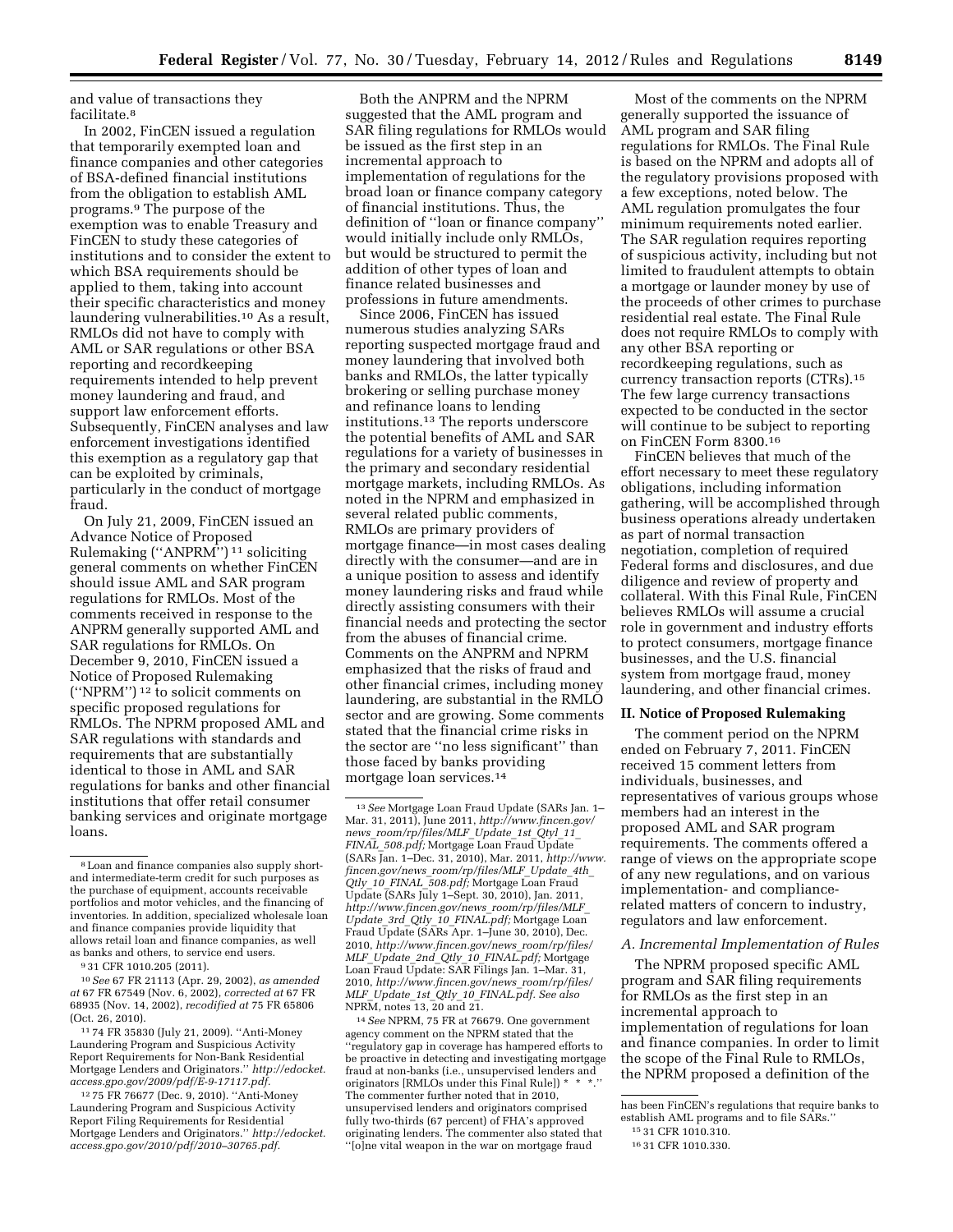term ''loan or finance company'' that includes business entities or sole proprietorships (not individuals) acting within the bounds of specified definitions for the terms *residential mortgage lender* and *residential mortgage originator.* 

Seven comments on the NPRM addressed aspects of the incremental approach FinCEN has chosen, mostly supportive. Many commenters also urged that the Final Rule cover other types of businesses and professions in the primary and secondary residential real estate markets, as well as other types of consumer and commercial loan and finance companies, not just residential mortgage lenders and originators.

Two commenters argued that FinCEN should not delay implementation of BSA requirements for other loan or finance companies. One argued that an uneven playing field would be to the advantage of fraudsters and criminals, who will take advantage of financial industry sectors that have less stringent BSA requirements. The other commenter argued that such an incremental approach misses the opportunity to provide law enforcement with critical information about high-risk real estate transactions and needlessly continues the exemption of U.S. real estate and escrow agents. A number of comments suggested that FinCEN issue final rules for commercial lenders, as well as RMLOs, in connection with this rulemaking.

Comments of this nature were anticipated from industry as well as regulators and law enforcement, due to heightened concern about criminals potentially shifting the focus of their fraud and other illegal financial transactions and money laundering to uncovered businesses and professions. Arguably, the absence of rules for other types of loan or finance companies might be exploited by criminals insofar as they may shift the focus of their criminal enterprises from residential real estate to other consumer and commercial finance businesses. FinCEN reports note that SARs involving commercial real estate, in particular, have increased in recent periods.<sup>17</sup>

Some comments urged simultaneous—or very prompt issuance of AML and SAR rules for businesses in a separate, but related, category of BSA-defined financial institution—''persons involved in real estate closings and settlements.'' 18 FinCEN regulations in this category could include persons as varied as real estate agents and real estate brokers, closing attorneys and agents, title search and title insurance companies, appraisers, escrow companies, and other firms involved in initial purchase money transactions as well as subsequent refinancing in the form of, for example, home equity loans, reverse mortgages, and real estate-secured consumer loans. Three commenters suggested that FinCEN should propose rules for real estate agents and other persons involved in real estate closings and settlements. One commenter advocated for the Final Rule to include two types of businesses that logically belong in the "persons involved \* \* \*" category—real estate agents and escrow companies. The comment emphasized the critical role a few of these companies played in recent high-profile money laundering cases. One comment specifically opposed such a proposal, arguing that in nearly all real estate finance transactions in which real estate agents participate funds are transferred using the services of different businesses that already are required to comply with AML and SAR regulations.

In sum, several comments on the NPRM expressed support for expanding the scope of the Final Rule to cover businesses and professions involved in a broad range of consumer and commercial real estate and non-real estate related finance. Upon consideration of the comments, FinCEN is not inclined at this time to propose a definition of ''loan or finance company'' that would encompass other types of consumer or commercial finance companies, or real estate agents and other ''persons involved in real estate closings and settlements.''

FinCEN intends to defer regulations for these other businesses and professions until further research and analysis can be conducted to enhance our understanding of the operations and money laundering vulnerabilities of these businesses. Accordingly, as the NPRM suggested, the definition of ''loan or finance company'' in the Final Rule has been structured to permit the addition of other types of loan and

finance companies in future rulemakings.

*B. Final Rule Limited to AML and SAR Regulations Only* 

The NPRM suggested that FinCEN would not propose any additional BSA regulations for the sector at this time, including CTR requirements.19 One commenter addressed this issue specifically, supporting FinCEN's view that CTR filing requirements are unnecessary for loan or finance companies. FinCEN agrees, and therefore, the Final Rule does not adopt any CTR requirements or any other BSA regulations.20

## *C. Consideration of Examination Authority*

FinCEN sought comment on any particular aspects of the loan or finance company sector that should be considered when making a decision about whether, to whom, and how to delegate examination authority. Under 31 CFR 1010.810(a), ''[O]verall authority for enforcement and compliance, including coordination and direction of procedures and activities of all other agencies exercising delegated authority under this chapter, is delegated [by the Secretary of the Treasury] to the Director, FinCEN.'' In turn, Federal functional regulators have been delegated authority to examine certain financial institutions they oversee for compliance with FinCEN's regulations. As noted in the NPRM, the Internal Revenue Service (''IRS'') has been delegated the authority, under this regulation,21 to examine for compliance with FinCEN's regulations those financial institutions that are not examined by a Federal functional regulator.

Commenters suggested options for FinCEN to delegate complete or partial examination authority over RMLOs for compliance with the Final Rule. The options noted in the public comments included, in addition to the IRS, state regulatory agencies, the Consumer Financial Protection Bureau, and the Federal banking agencies (particularly with respect to RMLOs affiliated with banks or insured depository institutions and their holding companies). Upon consideration of all the comments, FinCEN will work with other relevant regulatory agencies in the development of consistent compliance examination

<sup>17</sup>*See, e.g.,* Mortgage Loan Fraud Update (SARs Apr. 1–June 30, 2010), Dec. 2010, page 18. *[http://www.fincen.gov/news](http://www.fincen.gov/news_room/rp/files/MLF_Update_2nd_Qtly_10_FINAL.pdf)*\_*room/rp/files/ MLF*\_*Update*\_*2nd*\_*Qtly*\_*10*\_*[FINAL.pdf.](http://www.fincen.gov/news_room/rp/files/MLF_Update_2nd_Qtly_10_FINAL.pdf) See also*  Commercial Real Estate Financing Fraud (SARs by Depository Institutions, Jan. 1, 2007 to Dec. 31, 2010) Mar. 2011; Advisory: Activities Potentially Related to Commercial Real Estate Fraud (Mar. 30, 2011); Remarks of James H. Freis, Jr., Director, FinCEN, delivered at the Mortgage Bankers Association National Fraud Issues Conference, Mar. 28, 2011, page 4 (the ''Fraud Conference Speech'').

*[http://www.fincen.gov/news](http://www.fincen.gov/news_room/speech/pdf/20110328.pdf)*\_*room/speech/pdf/ [20110328.pdf.](http://www.fincen.gov/news_room/speech/pdf/20110328.pdf)* 

<sup>18</sup> 31 U.S.C. 5312(a)(2)(U).

<sup>19</sup>*See* note 15, *supra.* 

 $^{\rm 20}\hspace{0.05cm}{\rm As}$  financial institutions for purposes of  $31$ U.S.C. 5312(a)(2), loan or finance companies have been, and remain subject to, the special information procedures to deter money laundering and terrorist activity. *See* Subpart E of 31 CFR Part 1010. 21 31 CFR 1010.810(b)(8).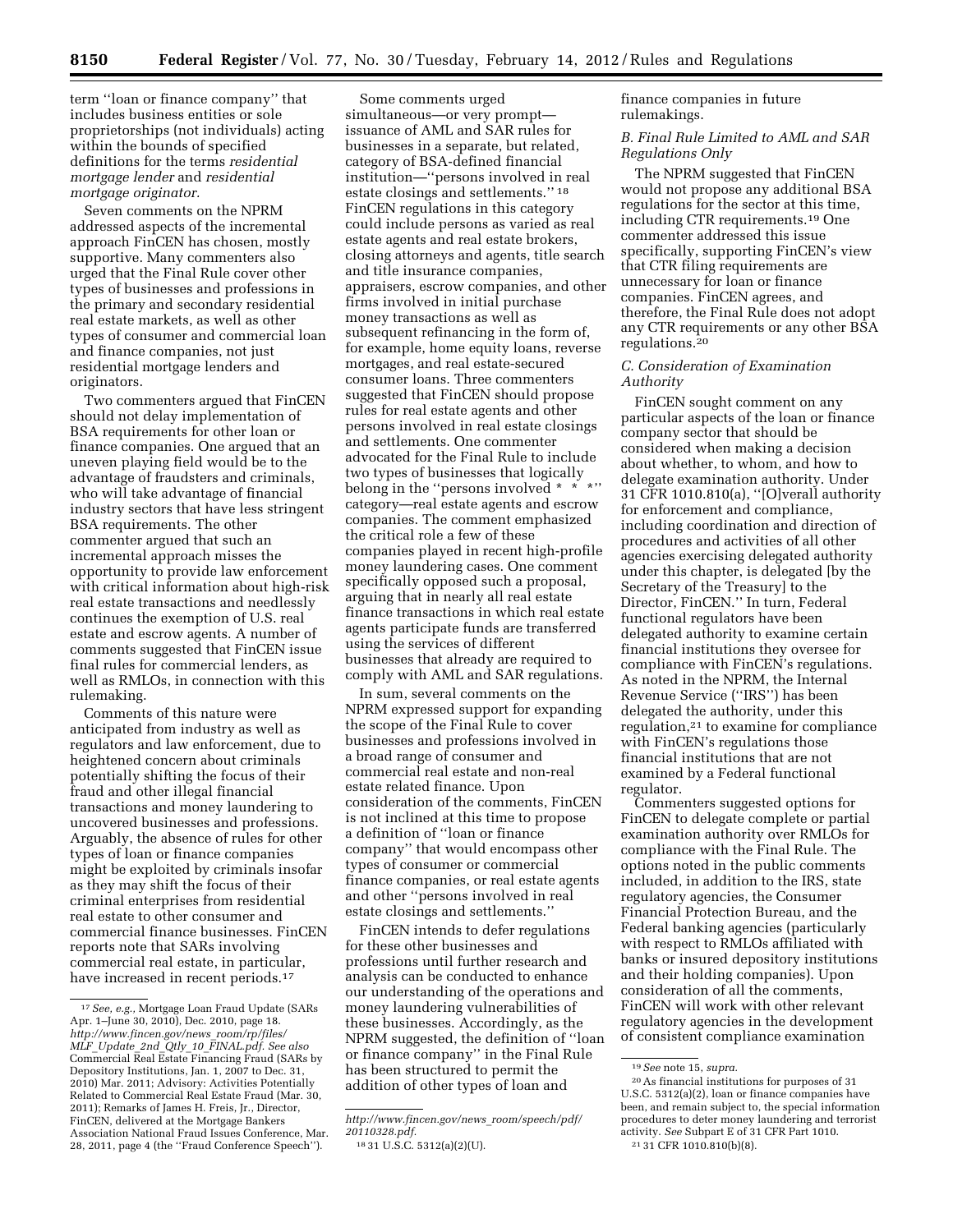procedures, and in the future will provide public notice of other agencies that will exercise delegated compliance examination authority with respect to certain classes of RMLOs and other loan or finance companies.

#### *D. SAR Filing System and Form*

Three commenters suggested that FinCEN establish a separate SAR filing system and form for the exclusive use of residential mortgage lenders and originators. Another commenter requested that FinCEN continue to accommodate manual paper SAR filings, as many covered entities do not have automated systems.

FinCEN considered requiring RMLOs to use Treasury SAR Form TD F 90– 22.47, presently used by banks and other insured depository institutions. The information required for a SAR from an RMLO would be substantially the same as that required of banks and other depository institutions that make mortgage loans and use Form TD F 90– 22.47. However, FinCEN is modernizing its SAR filing system and intends to establish a uniform electronic form for use by all financial institutions with a SAR filing obligation.22 Accordingly, the Final Rule has a delayed compliance date to allow time for industry to implement programs and systems and for FinCEN to implement the new SAR filing system. In addition, FinCEN intends to phase out the manual filing of paper SAR forms.23 RMLOs will, therefore, be required to use FinCEN's electronic, web-based E-Filing system under development for the filing of the uniform SAR form. This electronic filing system will not require use of commercial automated systems, but will be usable by anyone with access to the Internet.24

## *E. Exclusions and Exemptions Considered*

The NPRM suggested exceptions or exclusions for: banks and insured depository institutions; persons registered with and functionally regulated or examined by the U. S. Securities and Exchange Commission or the Commodity Futures Trading Commission; individuals employed by covered loan or finance companies and affiliated financial institutions; and individuals who finance the sale of their own property (*i.e.,* seller-financed sales). The NPRM expressed the longheld view that exceptions are appropriate for individuals and entities

already subject to AML and SAR regulations to avoid overlapping or duplicative requirements, and that seller-financed transactions do not present the same risks as most transactions conducted at arm's-length.

In response to FinCEN's request for comments on the matter of appropriate exclusions and exceptions, some commenters opposed any additional exemptions or exceptions beyond those suggested in the NPRM, while others urged FinCEN to consider one or more additional exceptions. One commenter stated that the registration and training requirements mandated by the Secure and Fair Enforcement for Mortgage Licensing Act of 2008 (''SAFE Act'') 25 are sufficient to address anti-money laundering and terrorist financing risks encountered by RMLOs. Another commenter argued that small businesses with fewer than five employees should be exempt.

FinCEN does not agree that the registration and training requirements under the SAFE Act are sufficient to address all of the concerns and accomplish all of the goals related to AML and SAR programs. However, FinCEN intends to continue its dialogue with the CSBS to coordinate the identification and examination of mortgage originators subject to the Final Rule. SARs filed pursuant to FinCEN's regulations go into a database that is accessible to regulatory agencies and law enforcement on the Federal, state and local levels. The information in FinCEN's database, and FinCEN's complementary analysis, is crucial to the successful investigation and prosecution of money laundering, fraud, and other financial crimes—a point emphasized in several comments on the NPRM.

FinCEN does not agree that RMLOs with less than a certain arbitrary number of employees or net worth should be excepted from the Final Rule. Such an exception would leave a large gap in coverage of RMLO businesses. Comments on the NPRM confirm that the absence of SAR rules for RMLOs has resulted in a substantial gap in mortgage fraud related SAR reporting. FinCEN believes that a ''small business'' exclusion or exception for businesses with fewer than five employees, or for businesses that satisfy some other arbitrary size, net worth or similar criteria, would perpetuate the present substantial gap in SAR reporting. The widespread knowledge that all banks

and other insured depository institutions have well-established AML and SAR programs likely has deterred some criminals and caused them to consider other options for integrating illicit funds into the financial system. The inclusion of arbitrary, size-related exceptions from the Final Rule may result in unintended consequences that undermine the effectiveness of a comprehensive, risk-based AML and SAR program regime. Such exceptions could, for example, encourage a shift of a substantial portion of mortgage transactions to small lenders and brokers, however ''small'' is defined.

A similar comment suggested a *de minimis* exception for businesses that lend or broker loans under a relatively low value, or low aggregate volume of transactions within a set time period. For the reasons stated above, we see no compelling reason to except any businesses or transactions based on an arbitrary, *de minimis* dollar amount or volume of transactions.

Commenters both supported and opposed the NPRM's proposed coverage of sole proprietorships. Consistent with the NPRM, the Final Rule explicitly covers sole proprietorships. For the same reasons that support the rejection of an exception for small businesses, the Final Rule does not recognize an exception based on a business's status as a sole proprietorship or other kind of business entity under Federal or state incorporation or tax laws. An exception for sole proprietorships likely would perpetuate, to some degree, the SAR filing gap and risk adverse impacts on the mortgage markets. Thus, the Final Rule does not incorporate any such exceptions for businesses based on their form of organization.

## **III. Section-by-Section Analysis**

# *A. Definition of Loan or Finance Company*

Section 1010.100(lll) defines the key terms used in the Final Rule. The definitions reflect FinCEN's determination that the term ''loan or finance company'' should be limited, at this time, to RMLOs, and that AML program and SAR requirements should be applied first to these businesses, and later—as part of a phased approach applied to other consumer and commercial loan and finance companies. With the exception of the addition of explicit exclusions for government-sponsored enterprises and certain government programs and a slight change to the definition of residential mortgage originator, discussed below, the Final Rule adopts the definitions as proposed.

<sup>22</sup> 75 FR 63545 (Oct. 15, 2010). 23 76 FR 57799 (Sept. 16, 2011). 24 *Id.,* note 4, referencing information on filing

methods posted on FinCEN's Web site, *[http://](http://bsaefiling.fincen.treas.gov/main.html) [bsaefiling.fincen.treas.gov/main.html.](http://bsaefiling.fincen.treas.gov/main.html)* 

<sup>25</sup>*See* Title V of Division A of the Housing and Economic Recovery Act of 2008, Pub. L. No. 110– 289, 122 Stat. 2810 (2008), *codified at* 12 U.S.C. 5101, *et. seq.*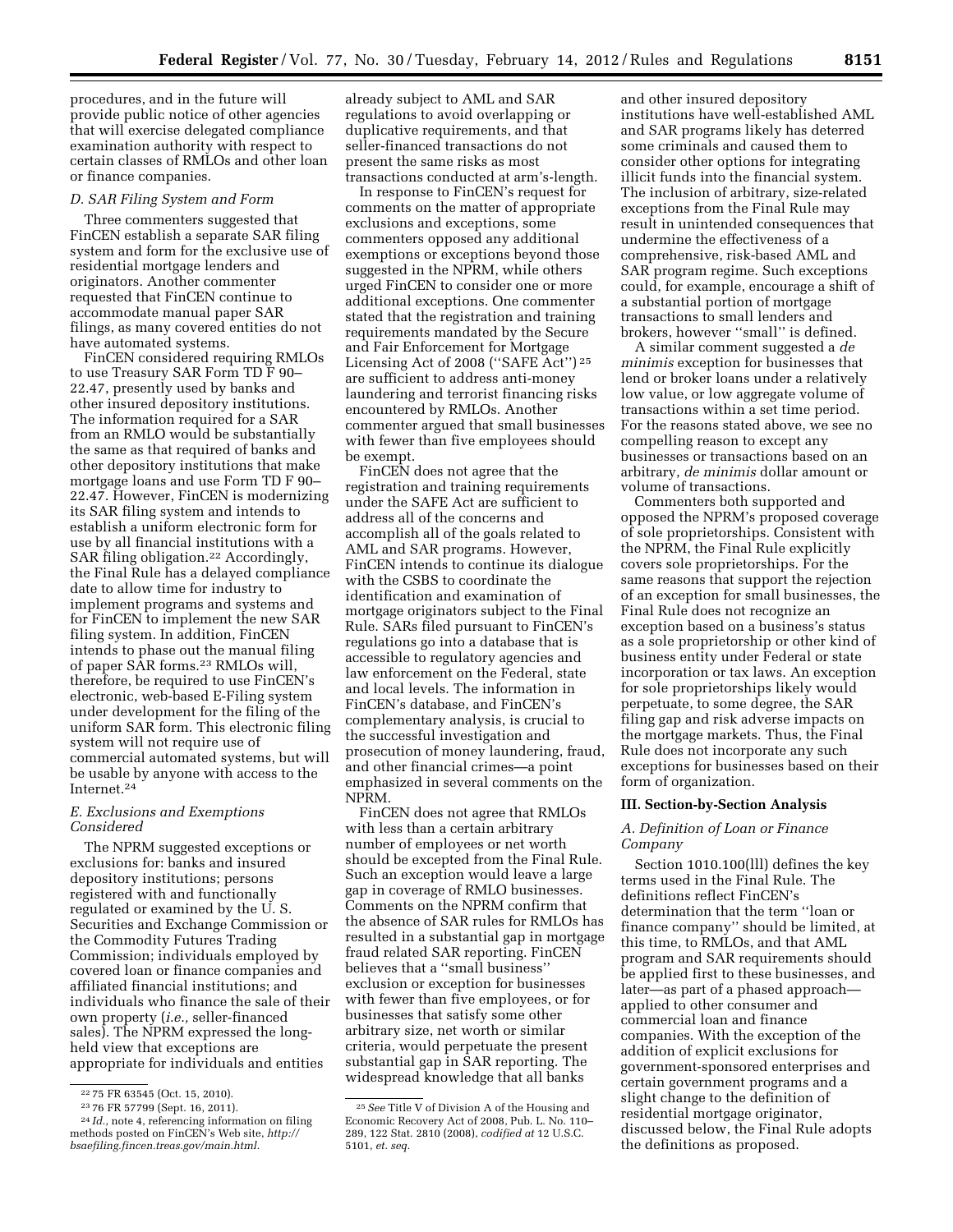In the NPRM, ''residential mortgage originator'' was defined as a person who ''takes a residential mortgage loan application and offers or negotiates terms of a residential mortgage loan for compensation or gain.'' One commenter suggested that the proposed language ''takes a residential mortgage loan application'' was ambiguous as to who would be subject to the requirements. FinCEN intends the Final Rule to be broad in scope and cover most non-bank residential mortgage originators, with the few exceptions recognized in the Final Rule and described in this notice. FinCEN intends the Final Rule to cover any business that, on behalf of one or more lenders, accepts a completed mortgage loan application, even if the business does not in any manner engage in negotiating the terms of a loan. FinCEN also intends the Final Rules to cover businesses that offer or negotiate specific loan terms on behalf of either a lender or borrower, regardless of whether they also accept a mortgage loan application. Accordingly, the Final Rule modifies the proposed definition of ''residential mortgage originator'' slightly to include ''persons'' who *accept* a residential mortgage loan application *or* that offer or negotiate terms of a residential mortgage loan.'' The change made from the NPRM of replacing the term ''take'' with ''accept'' is intended to differentiate the Final Rule from the SAFE Act. The change from ''and'' to ''or'' is intended to ensure that persons who either accept an application or offer or negotiate the terms of a loan are covered. In addition, FinCEN intends the Final Rule to apply to residential mortgage originators, regardless of whether they receive compensation or gain for acting in that capacity. Accordingly, the phrase ''for compensation or gain'' in the proposed definition is removed from the definition in the Final Rule. These changes create greater differences between the definitions in this Final Rule and those used in the SAFE Act and other federal mortgage-related statutes. This was done intentionally to differentiate this Final Rule from those statutes so that the interpretation of this Final Rule is not based on the interpretation of those statutes. FinCEN intends the definitions in the Final Rule and subsequent amendments thereto to be consistent with definitions in the SAFE Act and other federal mortgagerelated statutes, only to the extent deemed appropriate to advance FinCEN's mission, strategic goals, and policies. As discussed in the NPRM, the Final Rule does not contemplate coverage of an individual employed by

a loan or finance company or financial institution, and provides an exception for individuals financing the sale of their own real estate.26 For example, individuals employed by a loan or finance company that would be not be subject to the rule include administrative assistants and office clerks who gather documents, review land records and complete forms on behalf of a lender or originator.

One commenter inquired whether the Final Rule (or any aspects thereof) would apply to the housing government sponsored enterprises (''GSEs'') and their employees involved in ''loss mitigation'' activities. FinCEN would like to clarify that no provision of the Final Rule applies to the housing GSEs or any of their employees, regardless of whether they are involved in loss mitigation or any other housing GSE activity or program. FinCEN has revised the proposed definition of ''loan or finance company'' to exclude ''any government sponsored enterprise regulated by the Federal Housing Finance Agency.'' Where fraud is suspected by a housing GSE, there is an established procedure, currently set forth in a Memorandum of Understanding between FinCEN and the Federal Housing Finance Agency (''FHFA'') for the GSE to report to the FHFA, which then reports the suspicious activity to FinCEN.<sup>27</sup>

The Final Rule generally is intended to cover initial purchase money loans and traditional refinancing transactions facilitated by RMLOs. Another commenter asked FinCEN to clarify whether the Final Rule would apply to transactions involving funds or programs under the Troubled Asset Relief Program and similar Federal programs,28 or any similar state housing authority or housing assistance program. These programs are intended to prevent loan default and foreclosure. Most of these programs apply to existing loans in default or at risk of default. While these programs are administered by government agencies that have

27 In a recently issued NPRM, FinCEN proposed AML and SAR regulations for the housing GSEs that would, in part, replace the existing reporting arrangement with a more direct and efficient reporting procedure. *See* 76 FR 69204 (Nov. 8, 2011). *[http://www.gpo.gov/fdsys/pkg/FR-2011-11-](http://www.gpo.gov/fdsys/pkg/FR-2011-11-08/pdf/2011-28820.pdf) [08/pdf/2011-28820.pdf.](http://www.gpo.gov/fdsys/pkg/FR-2011-11-08/pdf/2011-28820.pdf)* 

28Other Federal programs noted by the commenter include the Making Home Affordable Program, the Home Affordable Modification Program, the Hardest Hit Funds Program and the Federal Housing Administration Refinance Program.

developed standards, procedures, and qualifications to prevent fraud and abuse, the programs nonetheless are vulnerable to fraud and money laundering—a risk acknowledged by the commenter.

Since 2009 FinCEN has warned financial institutions and consumers about the fraud and money laundering risks associated with foreclosure prevention and loan modification programs,29 and FinCEN agrees with the commenter's assessment of the risks associated with the programs identified in the comment. Accordingly, FinCEN expects that RMLOs participating in such programs to comply with the Final Rule to the extent any transactions conducted by the RMLO could reasonably be considered to be extending a residential mortgage loan or offering or negotiating the terms of a residential mortgage loan, within the meaning of the definitions of ''residential mortgage lender'' and ''residential mortgage originator'' in the Final Rule. The Final Rules, however, do not apply to the Federal or state housing authorities and agencies administering such programs. The proposed definition of ''loan or finance company'' has been revised to exclude ''any Federal or state agency or authority administering mortgage or housing assistance, fraud prevention or foreclosure prevention programs.''

The commenter also requested clarification whether the Final Rule would apply to foreclosure prevention actions and counseling services performed by legitimate, non-profit organizations—some of which may receive minimal compensation to assist in the preparation of a mortgage application, or provide short-term loans to facilitate foreclosure prevention actions. Consistent with our views regarding RMLOs that participate in Federal and state foreclosure prevention programs, FinCEN also expects nonprofit housing organizations to comply with the Final Rule, to the extent any such organization may reasonably be deemed to be extending a residential mortgage loan (including a short-term mortgage loan), or offering or negotiating the terms of a residential mortgage loan. However, FinCEN would not expect legitimate, non-profit organizations that limit their activities

<sup>26</sup>The Final Rule applies to businesses, including sole proprietorships, not individuals. Some individuals covered by the SAFE Act definition of "loan originator,"  $12$  U.S.C.  $5102(3)(A)(ii)$ , would not be covered by the Final Rule.

<sup>29</sup>*See* FIN–2010–A005—Advisory to Financial Institutions on Filing Suspicious Activity Reports Regarding Home Equity Conversion Mortgage Fraud Schemes (Apr. 27, 2011), *[http://www.fincen.gov/](http://www.fincen.gov/statutes_regs/guidance/html/fin-2010-a005.html) statutes*\_*[regs/guidance/html/fin-2010-a005.html;](http://www.fincen.gov/statutes_regs/guidance/html/fin-2010-a005.html)*  FIN–2009–A001—Guidance to Financial Institutions on Filing Suspicious Activity Reports regarding Loan Modification/Foreclosure Rescue Scams (Apr. 6, 2009), *[http://www.fincen.gov/](http://www.fincen.gov/statutes_regs/guidance/html/fin-2009-a001.html) statutes*\_*[regs/guidance/html/fin-2009-a001.html.](http://www.fincen.gov/statutes_regs/guidance/html/fin-2009-a001.html)*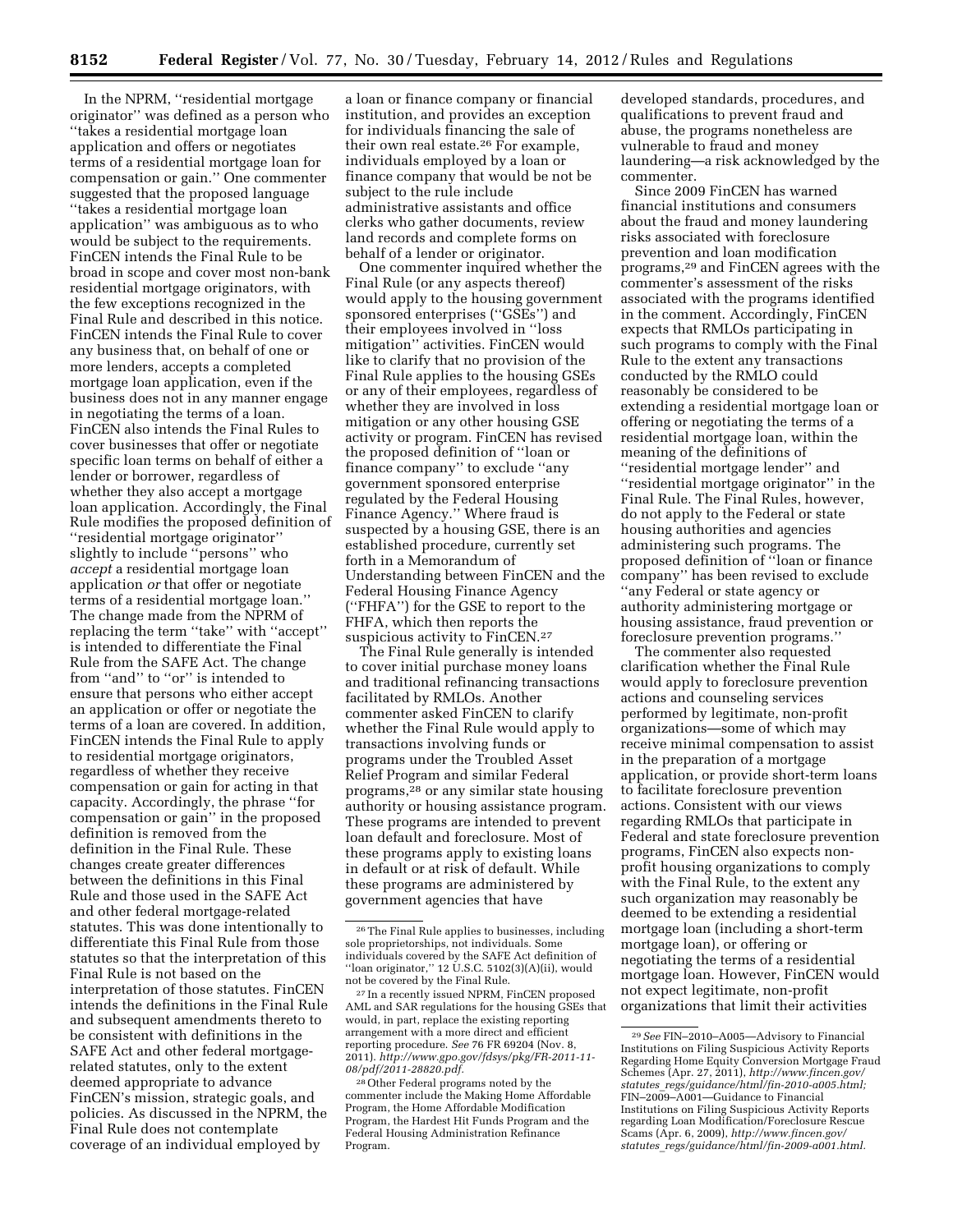to assisting with the preparation of loan applications or referral of prospective borrowers to qualified lenders, for free or for a fee; that provide short-term, non-mortgage loans to qualified borrowers or homeowners; or that otherwise *facilitate* the extension of a residential mortgage loan (but do not make the loan or offer or negotiate the terms of the loan), to fall within the scope of the Final Rule.

One commenter requested that FinCEN exclude mortgage servicers from the definition of residential mortgage loan originator. FinCEN generally views loan servicers as businesses that support post-origination principal and interest collection and taxation, and not as a business or activity that ''offers or negotiates'' the terms of a mortgage loan. FinCEN agrees that the typical activities of mortgage servicing companies do not fall within the definition of residential mortgage originator in this Final Rule. We will not, however, make a blanket exclusion or exception for mortgage servicers. The definition is based on the activity in which an entity is engaged. Thus, as long as a mortgage servicer does not extend residential mortgage loans or offer or negotiate the terms of a residential mortgage loan application, it will not fall under of the definition of residential mortgage loan originator. The commenter also requested that FinCEN exclude servicers working with loan modification programs, such as the Home Affordable Modification Program, or ''HAMP,'' from the definition of residential mortgage loan originator. FinCEN agrees that loan modifications under such programs are not covered by this Final Rule to the extent that the modifications do not involve extending new residential mortgage loans or offering or negotiating the terms of a residential mortgage loan application.

#### *B. Anti-Money Laundering Program*

Section 1029.210 requires that each loan or finance company develop and implement an anti-money laundering program reasonably designed to prevent the loan or finance company from being used to facilitate money laundering or the financing of terrorist activities. Two commenters argued that RMLOs should not be required to maintain AML programs, but only be required to file SARs. One commenter, a mortgage company, argued that mortgage fraud was the primary issue and not money laundering, so an AML program is unnecessary. The other commenter, a trade association, argued that SAR filings are the primary means of conveying valuable information to law enforcement, as contemplated under the BSA, and that requiring a full AML program imposes unnecessary complexity, paperwork, and regulatory burdens that outweigh the potential benefits to law enforcement. The commenter argued simply that maintaining an AML program would create an unnecessary regulatory burden, and the costs would far outweigh the benefits to law enforcement.

FinCEN believes that a complete AML program is essential to an adequate, efficient SAR filing program. FinCEN refers to the ''four pillars'' of an AML program for a reason, as each one is critical to holding up the overall structure of the program. Without one, the others will fail.30 It would be difficult to expect useful SAR reporting without the pillars of an AML program firmly in place. Moreover, it is in the best interest of everyone involved in a mortgage finance transaction to try to prevent the fraud before it occurs. Prevention is a core purpose behind FinCEN's regulatory requirements for AML programs.

FinCEN's regulations are structured to ensure that financial institutions are knowledgeable of risks and vigilant against criminal abuse. With all BSA AML regulations, businesses are required to implement risk-based programs that take into account the unique risks associated with that particular business' products and services, as well as the business' size, market, and other issues. Thus, each AML program would necessarily be different than those of businesses with different product, geographic, and other risks. FinCEN reports and other research underscore that mortgage fraud is one of the most significant operational risks facing RMLOs in the ordinary course of business.

Under a risk-based approach to implementation of the Final Rule, FinCEN expects fraud prevention, as well as money laundering prevention, to be key goals underlying the various policies and procedures in an effective AML program for an RMLO. Therefore, the proposed AML regulation is adopted in this Final Rule without change.

# *C. Reports of Suspicious Transactions*

Section 1029.320 contains the rules setting forth the obligation of loan or finance companies to report suspicious transactions that are conducted or attempted by, at, or through a loan or finance company and involve or aggregate at least \$5,000 in funds or other assets. It is important to recognize that transactions are reportable under

this Final Rule and 31 U.S.C. 5318(g) regardless of whether they involve currency. The \$5,000 minimum amount is consistent with existing SAR filing requirements for other financial institutions regulated by FinCEN.

Section 1029.320(a)(2) specifically describes the four categories of transactions that require reporting. A loan or finance company is required to report a transaction if it knows, suspects, or has reason to suspect that the transaction (or a pattern of transactions of which the transaction is a part): (i) Involves funds derived from illegal activity or is intended or conducted to hide or disguise funds or assets derived from illegal activity; (ii) is designed, whether through structuring or other means, to evade the requirements of the BSA; (iii) has no business or apparent lawful purpose, and the loan or finance company knows of no reasonable explanation for the transaction after examining the available facts; or (iv) involves the use of the loan or finance company to facilitate criminal activity.31

Several comments requested guidance with regard to when a SAR would be required to be filed. A determination as to whether a SAR is required must be based on all the facts and circumstances relating to the transaction and customer of the loan or finance company in question. Different fact patterns will require different judgments. Some examples of red flags are referenced in previous FinCEN reports on mortgage fraud and money laundering in the residential and commercial real estate sectors.32 However, the means of commerce and the techniques of money laundering and mortgage fraud are continually evolving, and there is no way to provide an exhaustive list of suspicious transactions. FinCEN will continue to pursue a regulatory approach that involves a combination of appropriate regulations, written guidance, support of industry training programs, and maintenance of a government-industry information exchange so that any new AML program and SAR reporting regulations can be implemented in as flexible and cost efficient way as possible, while protecting the sector and the financial

<sup>30</sup>*See* the Fraud Conference Speech, fn. 17.

<sup>31</sup>The fourth reporting category has been added to the suspicious activity reporting rules promulgated since the passage of the USA PATRIOT Act to make it clear that the requirement to report suspicious activity encompasses the reporting of transactions involving fraud and those in which legally derived funds are used for criminal activity, such as the financing of terrorism. 32*See* note 17, *supra. See also* NPRM, notes 13 and 20.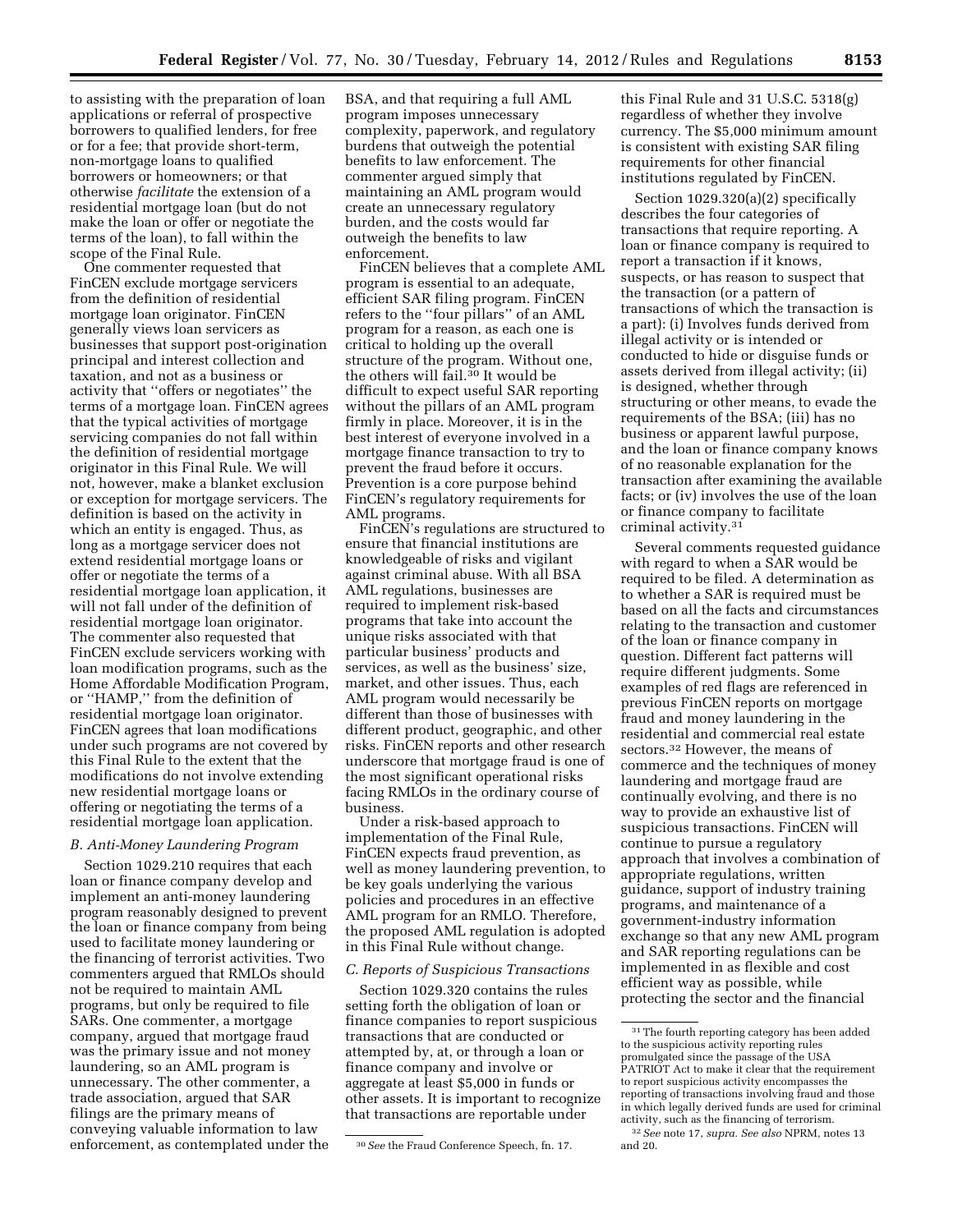system as a whole from fraud, money laundering, and other financial crimes.

Section 1029.320(b) sets forth the filing procedures to be followed by loan or finance companies making reports of suspicious transactions. Within 30 days after a loan or finance company becomes aware of a suspicious transaction, the business must report the transaction by completing a SAR and filing it with FinCEN. Two commenters addressed FinCEN's SAR reporting system. The first commenter suggested that there should be one centralized place for reporting to allow streamlined interaction with regulators. That is, in fact, the case, as all SARs are filed with FinCEN and made available to the appropriate agencies. The second commenter argued that a specific system for residential mortgage lenders needs to be developed that is separate from the current system for other financial industries. While FinCEN's new uniform filing system, discussed in II.D. above, will require the use of one form by all businesses subject to FinCEN SAR regulations, the uniform form has been designed to be used by a range of filer types, with required data fields for each type of filer reflecting the kinds of activities reported by those specific filer types, including RMLOs.

Section 1029.320(d)(1) reinforces the statutory prohibition against the disclosure by a financial institution of a SAR (regardless of whether the report is required by the Final Rule or is filed voluntarily). Thus, the section requires that a SAR and information that would reveal the existence of that SAR be kept confidential and not be disclosed except as authorized within the rules of construction. The Final Rule includes rules of construction that identify actions an institution may take that are not precluded by the confidentiality provision. These actions include the disclosure of SAR information to FinCEN, or Federal, state, or local law enforcement agencies, or a Federal regulatory authority that examines the loan or finance company for compliance with the BSA, or a state regulatory authority administering a State law that requires the loan or finance company to comply with the BSA or otherwise authorizes the State authority to ensure that the loan or finance company complies with the BSA.33 This confidentiality provision also does not prohibit the disclosure of the underlying facts, transactions, and documents upon

which a SAR is based (provided the existence of the SAR is not disclosed), or the sharing of SAR information within the loan or finance company's corporate organizational structure for purposes consistent with Title II of the BSA as determined by FinCEN in regulation or in guidance.34

Section 1029.320(d)(2) incorporates the statutory prohibition against disclosure of a SAR or the fact that a SAR has been filed, other than in fulfillment of official duties consistent with the BSA, by government users of SAR data. The section also clarifies that official duties do not include the disclosure of SAR information in response to a request for non-public information 35 or for use in a private legal proceeding, including a request under 31 CFR 1.11.36

Section 1029.320(e) provides protection from liability for making reports of suspicious transactions, and for failures to disclose the fact of such reporting, to the full extent provided by 31 U.S.C. 5318(g)(3). Two commenters requested the same protection from liability for RMLOs as that which exists for other financial institutions. This Final Rule, in section 1029.320(e), provides exactly the same ''safe harbor'' for RMLOs as is provided for other financial institutions. The provisions in the NPRM are adopted without change.

Section 1029.320(f) notes that compliance with the obligation to report suspicious transactions will be examined by FinCEN or its delegates, and provides that failure to comply with the Final Rule may constitute a violation of the BSA and the BSA regulations. One comment requested that FinCEN clearly define the consequences of failing to file a SAR. Section 1029.320(f) is intended to cover violations of SAR filing requirements,

35For purposes of this rulemaking, ''non-public information'' refers to information that is exempt from disclosure under the Freedom of Information Act.

36 31 CFR 1.11 is the Department of the Treasury's information disclosure regulation. Generally, these regulations are known as ''Touhy regulations,'' after the Supreme Court's decision in *United States ex rel. Touhy v. Ragen,* 340 U.S. 462 (1951). In that case, the Supreme Court held that an agency employee could not be held in contempt for refusing to disclose agency records or information when following the instructions of his or her supervisor regarding the disclosure. An agency's Touhy regulations are the instructions agency employees must follow when those employees receive requests or demands to testify or otherwise disclose agency records or information.

and FinCEN is authorized to impose a range of civil and criminal penalties, the severity of which depends on the specific circumstances.<sup>37</sup>

Section 1029.320(g) provides that the new SAR requirement applies to transactions occurring after an AML program is required, which is [six months from the Final Rule's publication date]. As noted above, the delayed compliance date for SAR filings is also intended to allow time for implementation of the new SAR filing system.

## *D. Special Information Procedures To Deter Money Laundering and Terrorist Activity*

Section 1029.500 states generally that loan or finance companies are subject to the special information procedures to detect money laundering and terrorist activity requirements set forth and cross referenced in sections 1029.520 (crossreferencing to 31 CFR 1010.520) and 1029.540 (cross-referencing to 31 CFR 1010.540). Sections 1010.520 and 101.540 implement sections 314(a) and 314(b) of the USA PATRIOT Act, respectively, and generally apply to any financial institution listed in 31 U.S.C. 5312(a)(2) and any such financial institution that is subject to an AML program requirement, respectively. Because loan or finance companies are specifically enumerated in section 5312(a)(2), and upon the effective date will be subject to the AML program requirement, they will be subject to the section 314 rules on that date. For the sake of clarity, the Final Rule adds subpart E to part 1029 to confirm that both of the section 314 rules will apply to loan or finance companies on that date.

#### **IV. Regulatory Flexibility Act**

When an agency issues a rulemaking, the Regulatory Flexibility Act (''RFA'') requires the agency to ''prepare and make available for public comment a regulatory flexibility analysis'' which will ''describe the impact of the rule on small entities'' (5 U.S.C. 603(a)). Section 605 of the RFA allows an agency to certify a rule, in lieu of preparing an analysis, if the rulemaking is not expected to have a significant economic impact on a substantial number of small entities.

*Estimate of the number of small entities to which the Final Rule will apply:* 

For the purpose of arriving at an estimated number of RMLOs, FinCEN relied on information gathered from

<sup>33</sup>*See* NPRM, 75 FR at 76683. The language in the rules of construction pertaining to State regulators has been revised in the Final Rule to reflect the terms adopted in FinCEN's SAR confidentiality rulemaking, finalized in December 2010. *See* 75 FR 75593, 75596–97 (December 3, 2010).

<sup>34</sup>On January 20, 2006, FinCEN issued guidance for the banking, securities, and futures industries authorizing the sharing of SAR information with parent companies, head offices, or controlling companies. *[http://www.fincen.gov/statutes](http://www.fincen.gov/statutes_regs/guidance/pdf/sarsharingguidance01202006.pdf)*\_*regs/ [guidance/pdf/sarsharingguidance01202006.pdf.](http://www.fincen.gov/statutes_regs/guidance/pdf/sarsharingguidance01202006.pdf)* To date, no such guidance has been issued for the loan or finance industry.

<sup>37</sup>*See* 31 U.S.C. 5321 and 5322, and 31 CFR 1010.820 and 1010.840.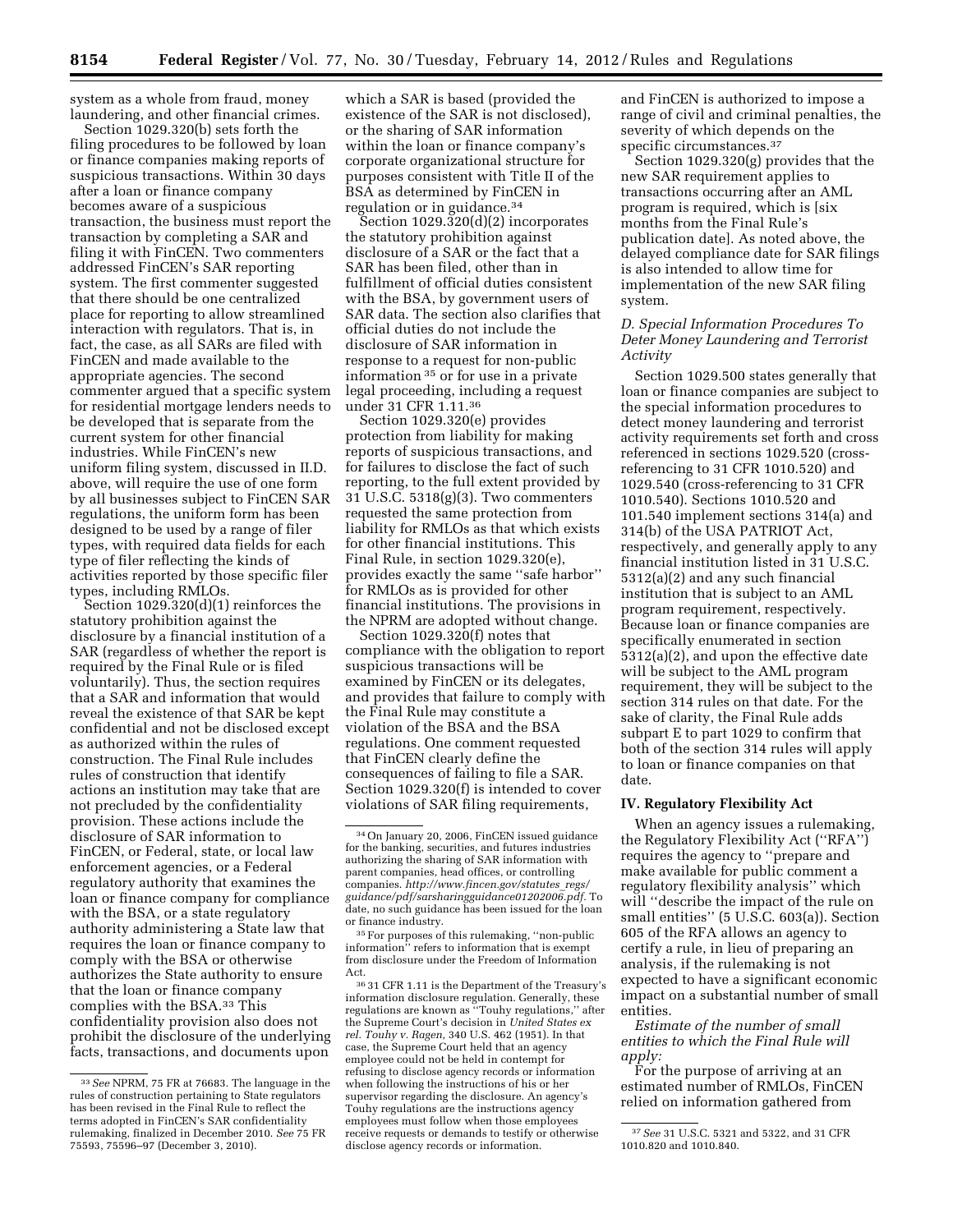various public sources, including major trade associations and Federal and state government regulators. Estimates based on this data suggest that as of 2010 there were approximately 31,000 qualifying entities in the United States, down from approximately 42,000 in 2009. FinCEN also referred to information gathered from the North American Industry Classification System codes, which lists loan or finance companies as codes 522292 (Real Estate Credit) and 522310 (Mortgage and Nonmortgage Loan Brokers).38 The U.S. Census Bureau estimated there were about 36,275 entities in these classifications in 2002. However, these classifications include services that are broader than those provided by loan or finance companies, so the number of loan or finance companies to which this Final Rule is applicable is significantly less. Within this classification, those entities that have less than seven million dollars in annual gross revenue are considered small. FinCEN estimates that 95% of the affected industry is considered a small business, and that the Final Rule will affect most RMLO compliance programs in a limited manner.

*Description of the reporting and recordkeeping requirements of the Final Rule:* 

The Final Rule requires loan or finance companies to maintain AML programs and file reports on suspicious transactions. By requiring this, FinCEN is addressing vulnerabilities in the U.S. financial system and is leveling the playing field between bank and nonbank lenders. FinCEN does not foresee a significant impact on the regulated industry from these requirements. Loan or finance companies, as a usual and customary part of their business for each transaction, conduct a significant amount of due diligence on both the property securing the loan and the borrower. This process of due diligence involves the types of inquiry and collecting the types of information that would be expected in any program to prevent money laundering and fraud and to detect and report suspicious transactions.39

# AML Program Requirement in General

The Final Rule does not impose significant burden on loan or finance companies. These companies may build on their existing risk management procedures and prudential business

practices to ensure compliance with this Final Rule. FinCEN and other agencies have issued substantial guidance on the development of AML programs and SAR reporting requirements.40 Most loan or finance companies subject to the Final Rule likely will not need to obtain more sophisticated legal or accounting advice than that already required to run their businesses. Residential mortgage lenders and originators undertake due diligence of borrowers and collateral to assess the credit risk associated with a particular loan. The information gathered by these businesses generally is the same as, or very similar to, the information that is expected in any programs to prevent money laundering and detect and report suspicious transactions.

In the NPRM, FinCEN sought comment on the extent to which AML programs or SAR reporting requirements would require affected businesses to conduct a degree of due diligence, or collect an amount of information, beyond that presently conducted to assess credit worthiness and minimize losses due to fraud. Of the three responses on this issue, two (one from a mortgage company and one from a trade association representing mortgage related businesses) argued that AML program and SAR reporting requirements could be integrated into existing compliance and anti-fraud infrastructure without considerable difficulty. One commenter suggested that such integration could be done efficiently and effectively if accompanied by guidance, training, and feedback from FinCEN. Only one commenter questioned FinCEN's assumptions regarding integration of the proposed rules into existing procedures and systems of affected businesses. The commenter stated that FinCEN had not offered evidence that AML programs could be efficiently and cost-effectively integrated into businesses' existing antifraud programs, and that businesses

would need to establish new, separate programs to satisfy FinCEN's AML program requirements. Based on the comments that responded positively to FinCEN's assumptions and analysis regarding this issue, and FinCEN's experience over two decades with other businesses that have been required to adopt AML programs—including businesses which all have the same or more extensive requirements than are required by this Final Rule and have gone through this same process of building on existing compliance policies and procedures—FinCEN believes that loan and finance companies will be able to build on their existing compliance policies and procedures and prudential business practices to ensure compliance with this Final Rule with relatively minimal cost and effort. As FinCEN has done with the other industries subject to the requirements of the BSA, FinCEN will actively engage with loan and finance companies, provide guidance and feedback, and endeavor to make compliance with the regulations as cost effective and efficient as possible for all affected businesses.

A few commenters opposed the NPRM, arguing that the regulations would be too burdensome and costly, particularly for small businesses. One commenter stated that the burden falls on the owner of a small business to be the compliance officer and do training, which takes away from time developing business. The costs and burdens of developing risk management and AML compliance procedures, complying with a range of consumer protection regulations, and generally establishing safe and sound business practices, however, generally are borne by businesses of all sizes, and the exceptions available to small businesses with respect to some specific requirements may minimize—but not entirely eliminate—general compliance costs and burdens. FinCEN believes that the minimal, incremental increase in compliance costs and burdens that may potentially be borne by affected businesses in complying with the Final Rule will not disproportionately burden small businesses; thus, the Final Rule does not establish any blanket exception for any businesses, regardless of size or other criteria or characteristics.

One commenter suggested that loan and finance companies should have AML programs commensurate with their risk profile, as is the case with banks subject to AML and SAR regulations. FinCEN believes that the flexibility incorporated into the Final Rule permits each loan and finance company to tailor its AML program to

<sup>38</sup>*See* NPRM, note 23.

<sup>39</sup>*See, e.g.,* Form 1003 Uniform Residential Mortgage Application, available at *[https://](https://www.efanniemae.com/sf/formsdocs/forms/pdf/sellingtrans/1003.pdf) [www.efanniemae.com/sf/formsdocs/forms/pdf/](https://www.efanniemae.com/sf/formsdocs/forms/pdf/sellingtrans/1003.pdf) [sellingtrans/1003.pdf](https://www.efanniemae.com/sf/formsdocs/forms/pdf/sellingtrans/1003.pdf)* or *[http://](http://www.freddiemac.com/uniform/doc/form_65_urla_7_05.doc)  [www.freddiemac.com/uniform/doc/](http://www.freddiemac.com/uniform/doc/form_65_urla_7_05.doc)  form*\_*65*\_*urla*\_*7*\_*[05.doc](http://www.freddiemac.com/uniform/doc/form_65_urla_7_05.doc)*.

<sup>40</sup>*See, e.g.,* Guidance—Preparing a Complete and Sufficient Suspicious Activity Report Narrative (including related PowerPoint Presentation—Keys to Writing a Complete and Sufficient SAR Narrative), Nov. 2003, *[http://www.fincen.gov/](http://www.fincen.gov/statutes_regs/guidance/html/narrativeguidance_webintro.html)  statutes*\_*[regs/guidance/html/](http://www.fincen.gov/statutes_regs/guidance/html/narrativeguidance_webintro.html)  [narrativeguidance](http://www.fincen.gov/statutes_regs/guidance/html/narrativeguidance_webintro.html)*\_*webintro.html;* Guidance— Suggestions for Addressing Common Errors Noted in Suspicious Activity Reporting, Oct. 10, 2007, *[http://www.fincen.gov/statutes](http://www.fincen.gov/statutes_regs/guidance/html/SAR_Common_Errors_Web_Posting.html)*\_*regs/guidance/ html/SAR*\_*Common*\_*Errors*\_*Web*\_*[Posting.html;](http://www.fincen.gov/statutes_regs/guidance/html/SAR_Common_Errors_Web_Posting.html)*  Guidance—Suspicious Activity Report Supporting Documentation, June 13, 2007 (FIN–2007–G003), *[http://www.fincen.gov/statutes](http://www.fincen.gov/statutes_regs/guidance/html/Supporting_Documentation_Guidance.html)*\_*regs/guidance/ [html/Supporting](http://www.fincen.gov/statutes_regs/guidance/html/Supporting_Documentation_Guidance.html)*\_*Documentation*\_*Guidance.html;*  The SAR Activity Review—Trends, Tips and Issues (Issue 16), Oct. 2009, Section 4, *Law Enforcement Suggestions When Preparing Suspicious Activity Reports,* p. 45, *[http://www.fincen.gov/statutes](http://www.fincen.gov/statutes_regs/guidance/html/narrativeguidance_webintro.html)*\_*regs/ [guidance/html/narrativeguidance](http://www.fincen.gov/statutes_regs/guidance/html/narrativeguidance_webintro.html)*\_*webintro.html*. *See also NPRM, note 45.*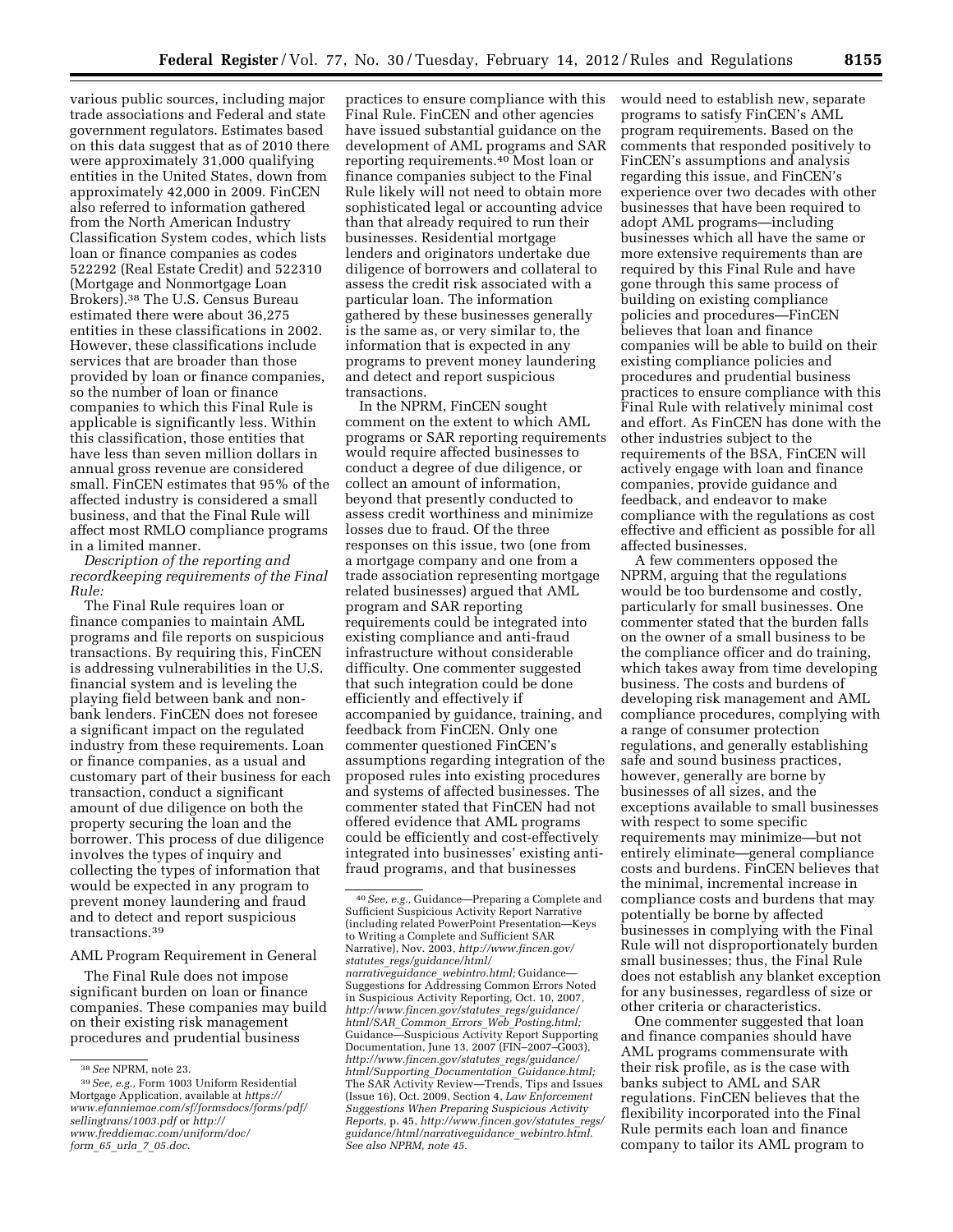fit its own size, needs, and operational risks. In this regard, FinCEN believes that expenditures associated with establishing and implementing an AML program will be commensurate with the size and risk profile of a loan or finance company. Based on inherent risks, some businesses may deem it appropriate to implement more comprehensive policies, procedures, and internal controls than others. FinCEN does not intend for each RMLO to have identical policies and procedures for their AML programs. This flexibility to tailor programs to the risk profile of the loan or finance company is exactly what one trade association commenter noted. As with other financial institutions subject to the requirements of the BSA, if a loan or finance company is small or does not engage in high-risk transactions the burden to comply with the Final Rule likely will be negligible. One commenter disagreed with the estimated burden hours listed in the NPRM, for both AML program and SAR filing requirements, but did not provide any specific estimates or data for FinCEN to consider in the alternative. The estimated hours for the establishment of a new AML program and SAR filing requirements are based on FinCEN's experience with other industries newly required to comply with the same or more extensive BSA obligations, and these estimates are the same as those used in other such rulemakings for businesses that, as yet, have had no AML program or SAR filing requirement.

FinCEN understands that commenters are concerned about the potential impact that compliance regulations— BSA-related or otherwise—may have on small firms and solo practitioners. Nonetheless, the Final Rule requires the establishment of a complete AML program. An AML program is essential to an effective SAR reporting program. The AML regulations are risk-based, as are all FinCEN AML regulations. Accordingly, company management has broad discretion to design and implement programs that reflect and respond to the company's unique fraud and money laundering risks. Small businesses will not be expected to invest in elaborate or expensive systems to comply with the Final Rule, nor will they be required to hire consulting firms or outside professionals to assess risks. FinCEN estimates that the impact of the AML program requirement and the assessment of risks associated with it will not be significant for covered loan and finance companies.

# Suspicious Activity Reporting

The Final Rule requires loan or finance companies to report on transactions of \$5,000 or more that they determine to be suspicious. Loan or finance companies have not previously been required to comply with such a regulation. However, as noted above, most loan or finance companies, in order to remain viable, have in place policies and procedures to prevent and detect fraud, insider abuse, and other crimes. Established anti-fraud measures should assist loan or finance companies in reporting suspicious transactions. Many loan or finance companies already voluntarily report suspicious transactions and fraud through entities such as the Loan Modification Scam Prevention Network.41 Additionally, loan or finance companies, as part of the application process for loans, already gather the information necessary to fill out SAR forms as a usual and customary part of their business. It is likely that the software packages most of these companies already use will, after this regulation, incorporate the ability to automatically fill out all but the narrative field in a SAR based on information already input for the loan application. Therefore, FinCEN estimates that the burden of the SAR filing requirements for loan or finance companies will be low.

#### Certification

The additional burden under the Final Rule is a requirement to maintain an AML program and a SAR filing requirement. As discussed above, FinCEN estimates that the impact from these requirements will not be significant. Accordingly, FinCEN certifies that the Final Rule will not have a significant impact on a substantial number of small entities.

#### **V. Paperwork Reduction Act Notices**

The collection of information contained in this Final Rule is being submitted to OMB for review in accordance with the Paperwork Reduction Act of 1995 (''PRA'').42 The information collections in this proposal are contained in 31 CFR 1029.210 and 31 CFR 1010.320.

AML Program for Loan or Finance Companies

AML programs for loan or finance companies (31 CFR 1020.210). This information is required to be retained pursuant to 31 U.S.C. 5318(h) and 31 CFR 1029.210. The collection of information would be mandatory. The information is collected pursuant to 103.142 and is used by examiners to determine whether loan or finance companies comply with the BSA.

*Description of Recordkeepers:* Loan or finance companies as defined in 31 CFR 1010.100(lll).

*Estimated Number of Recordkeepers:*  31,000.

*Estimated Average Annual Burden Hours per Recordkeeper:* The estimated average annual burden associated with the recordkeeping requirement in 31 CFR 1029.210 is three hours.

*Estimated Total Annual Recordkeeping Burden:* FinCEN estimates that the annual recordkeeping burden is 93,000 hours.

In order to manage our estimated burden hours related to implementation of new AML program regulations most efficiently, the burden hours associated with this Final Rule will be included (added to) the existing burden listed under OMB Control Number 1506–0035 currently titled AML Programs for insurance companies. The new title for this control number will become AML Programs for insurance companies and loan or finance companies. The new total burden will be 94,200 hours.

SAR Filing for Loan or Finance Companies

SARs for loan and finance companies (31 CFR 1029.320). This information is required to be provided pursuant to 31 U.S.C. 5318(g) and 31 CFR 1029.320. This information is used by law enforcement agencies in the enforcement of criminal and regulatory laws and to prevent loan and finance companies from engaging in illegal activities. The collection of information is mandatory. The Final Rule increases the number of recordkeepers by 31,000.

*Description of Recordkeepers:* Loan or finance companies as defined in 31 CFR 1010.100(kkk).

*Estimated Number of Recordkeepers:*  31,000.

*Estimated Average Annual Burden Hours per Recordkeeper:* The estimated average annual burden associated with the recordkeeping requirement in 31 CFR 1029.320 is 2 hours per report, and FinCEN estimates that, on average, one report per filer will be filed per year.

<sup>41</sup>The Loan Modification Scam Prevention Network includes Fannie Mae, Freddie Mac, the Lawyers' Committee for Civil Rights Under Law (Lawyers' Committee) and NeighborWorks America, among others, with representatives from key governmental agencies, such as the Federal Trade Commission, the Department of Housing and Urban Development, the Department of Justice, the Department of the Treasury, the Federal Bureau of Investigation, and state Attorneys General offices, as well as leading non-profit organizations from across the country. *See* 

*[http://www.preventloanscams.org/.](http://www.preventloanscams.org/)*  42 44 U.S.C. 3507(d).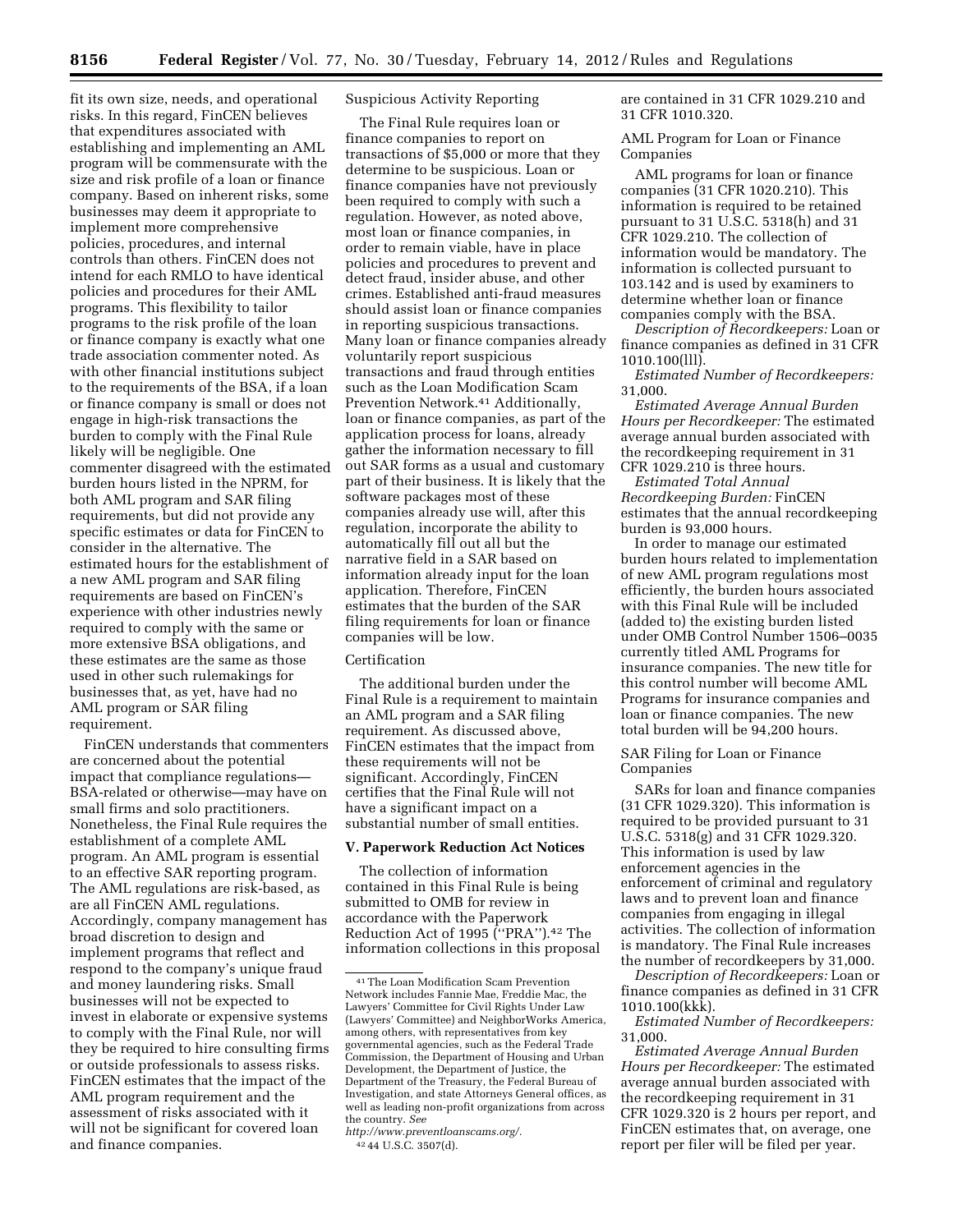*Estimated Total Annual Recordkeeping Burden:* The Final Rule increases the estimated annual burden by 62,000 consisting of one hour for report completion and one hour for required recordkeeping. The reporting and recordkeeping burden for this requirement is reflected under OMB Control Number 1506–0065, the BSA Suspicious Activity Report, which is increased by 62,000 hours.

An agency may not conduct or sponsor, and a person is not required to respond to, a collection of information unless the collection of information displays a valid OMB control number. Records required to be retained under the BSA must be retained for five years.

#### **VI. Executive Orders 13563 and 12866**

It has been determined that this Final Rule is a significant regulatory action for purposes of Executive Orders 13563 and 12866.

# **VII. Unfunded Mandates Act of 1995 Statement**

Section 202 of the Unfunded Mandates Reform Act of 1995 (''Unfunded Mandates Act''), Public Law 104–4 (March 22, 1995), requires that an agency prepare a budgetary impact statement before promulgating a rule that may result in expenditure by the state, local, and tribal governments, in the aggregate, or by the private sector, of \$100 million or more in any one year. If a budgetary impact statement is required, section 202 of the Unfunded Mandates Act also requires an agency to identify and consider a reasonable number of regulatory alternatives before promulgating a rule. Taking into account the factors noted above and using conservative estimates of average labor costs in evaluating the cost of the burden imposed by the Final Rule, FinCEN has determined that it is not required to prepare a written statement under section 202.

#### **List of Subjects in 31 CFR Parts 1010 and 1029**

Administrative practice and procedure, Banks, Banking, Brokers, Currency, Foreign banking, Foreign currencies, Gambling, Investigations, Penalties, Reporting and recordkeeping requirements, Securities, Terrorism.

#### **Authority and Issuance**

For the reasons set forth in the preamble, Chapter X of title 31 of the Code of Federal Regulations is amended as follows:

## **PART 1010—GENERAL PROVISIONS**

1. The authority citation for part 1010 continues to read as follows:

**Authority:** 12 U.S.C. 1829b and 1951–1959; 31 U.S.C. 5311–5314 and 5316–5332; title III, sec. 314 Pub. L. 107–56, 115 Stat. 307.

■ 2. Amend § 1010.100 by adding paragraph (lll) to read as follows:

#### **§ 1010.100 Meaning of terms.**

\* \* \* \* \* (lll) *Loan or finance company.* A person engaged in activities that take place wholly or in substantial part within the United States in one or more of the capacities listed below, whether or not on a regular basis or as an organized business concern. This includes but is not limited to maintenance of any agent, agency, branch, or office within the United States. For the purposes of this paragraph (lll), the term ''loan or finance company'' shall include a sole proprietor acting as a loan or finance company, and shall not include: A bank, a person registered with and functionally regulated or examined by the Securities and Exchange Commission or the Commodity Futures Trading Commission, any government sponsored enterprise regulated by the Federal Housing Finance Agency, any Federal or state agency or authority administering mortgage or housing assistance, fraud prevention or foreclosure prevention programs, or an individual employed by a loan or finance company or financial institution under this part. A loan or finance company is not a financial institution as defined in the regulations in this part at 1010.100(t).

(1) *Residential mortgage lender or originator.* A residential mortgage lender or originator includes:

(i) *Residential mortgage lender.* The person to whom the debt arising from a residential mortgage loan is initially payable on the face of the evidence of indebtedness or, if there is no such evidence of indebtedness, by agreement, or to whom the obligation is initially assigned at or immediately after settlement. The term ''residential mortgage lender'' shall not include an individual who finances the sale of the individual's own dwelling or real property.

(ii) *Residential mortgage originator.* A person who accepts a residential mortgage loan application or offers or negotiates terms of a residential mortgage loan.

(iii) *Residential mortgage loan.* A loan that is secured by a mortgage, deed of trust, or other equivalent consensual security interest on:

(A) A residential structure that contains one to four units, including, if used as a residence, an individual

condominium unit, cooperative unit, mobile home or trailer; or

(B) Residential real estate upon which such a structure is constructed or intended to be constructed.

(2) [Reserved]

## **§ 1010.205 [Amended]**

 $\blacksquare$  3. Amend § 1010.205 in paragraph  $(b)(1)$  by removing paragraph  $(b)(1)(ii)$ and redesignating paragraphs (b)(1)(iii) through (x) as paragraphs (b)(1)(ii) through (ix), respectively.

■ 4. Add part 1029 to read as follows:

## **PART 1029—RULES FOR LOAN OR FINANCE COMPANIES**

#### **Subpart A—Definitions**

Sec.

1029.100 Definitions.

#### **Subpart B—Programs**

1029.200 General

1029.210 Anti-money laundering programs for loan or finance companies.

#### **Subpart C—Reports Required To Be Made By Loan or Finance Companies**

1029.300 General.

- 1029.310 [Reserved]<br>1029.315 [Reserved]
- 1029.315 [Reserved]<br>1029.320 Reports by
- Reports by loan or finance companies of suspicious transactions.
- 1029.330 *Reports relating to currency in excess of \$10,000 received in a trade or business.*

# **Subpart D—Records Required To Be Maintained By Loan or Finance Companies**

1029.400 General.

#### **Subpart E—Special Information Sharing Procedures To Deter Money Laundering and Terrorist Activity**

1029.500 General.

- 1029.520 Special information sharing procedures to deter money laundering and terrorist activity for loan or finance companies.
- 1029.530 [Reserved]
- 1029.540 Voluntary information sharing among financial institutions.

#### **Subpart F—Special Standards of Diligence; Prohibitions, and Special Measures for Loan or Finance Companies**

| [Reserved] |
|------------|
| [Reserved] |
| [Reserved] |
| [Reserved] |
| [Reserved] |
|            |

1029.670 [Reserved]

**Authority:** 12 U.S.C. 1829b and 1951–1959; 31 U.S.C. 5311–5314 and 5316–5332; title III, sec. 314 Pub. L. 107–56, 115 Stat. 307.

# **Subpart A—Definitions**

## **§ 1029.100 Definitions.**

Refer to § 1010.100 of this Chapter for general definitions not noted herein.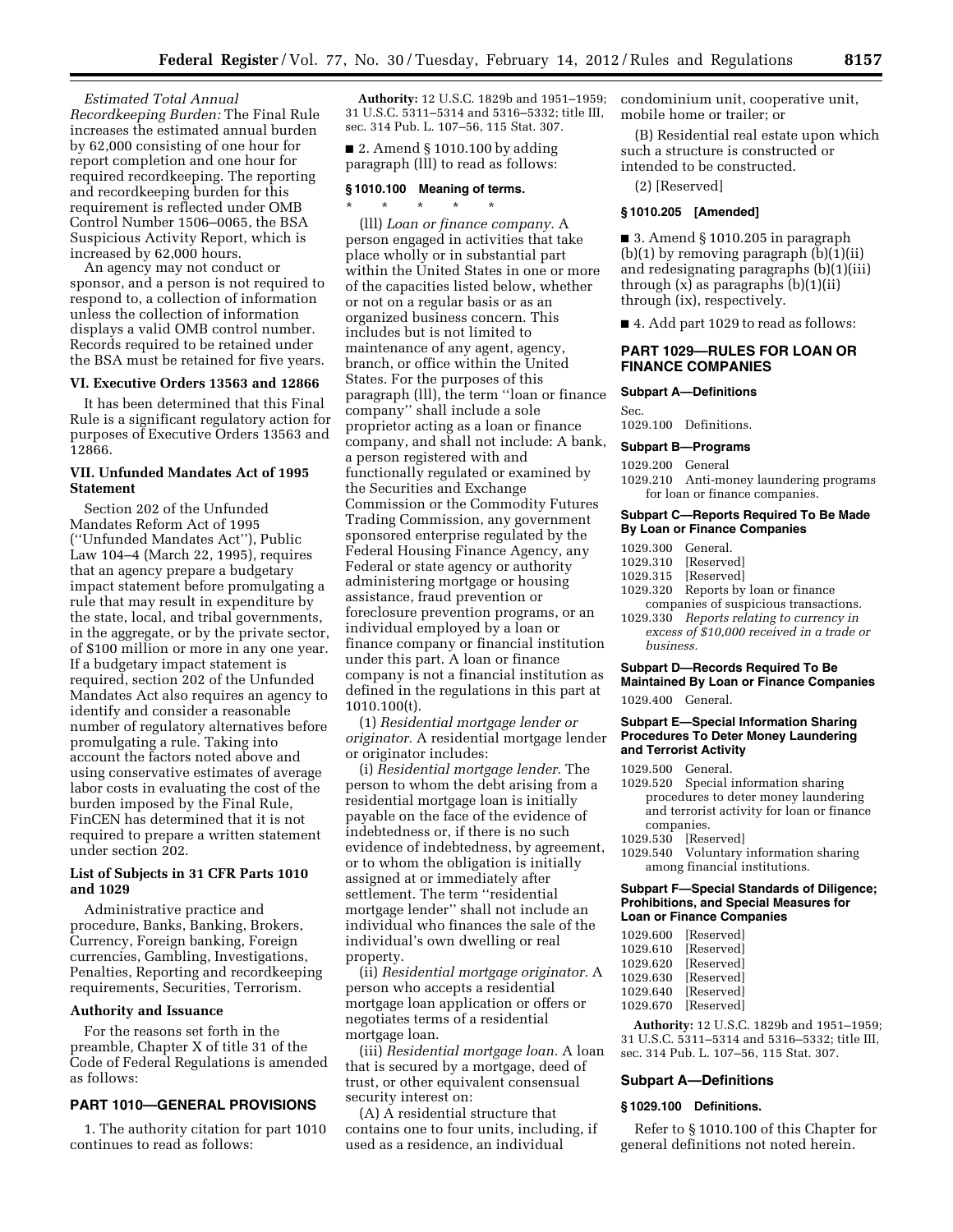#### **Subpart B—Programs**

## **§ 1029.200 General.**

Loan or finance companies are subject to the program requirements set forth and cross referenced in this subpart. Loan or finance companies should also refer to subpart B of part 1010 of this chapter for program requirements contained in that subpart which apply to loan or finance companies.

#### **§ 1029.210 Anti-money laundering programs for loan or finance companies.**

(a) *Anti-money laundering program requirements for loan or finance companies.* Each loan or finance company shall develop and implement a written anti-money laundering program that is reasonably designed to prevent the loan or finance company from being used to facilitate money laundering or the financing of terrorist activities. The program must be approved by senior management. A loan or finance company shall make a copy of its anti-money laundering program available to the Financial Crimes Enforcement Network or its designee upon request.

(b) *Minimum requirements.* At a minimum, the anti-money laundering program shall:

(1) Incorporate policies, procedures, and internal controls based upon the loan or finance company's assessment of the money laundering and terrorist financing risks associated with its products and services. Policies, procedures, and internal controls developed and implemented by a loan or finance company under this section shall include provisions for complying with the applicable requirements of subchapter II of chapter 53 of title 31, United States Code and this part, integrating the company's agents and brokers into its anti-money laundering program, and obtaining all relevant customer-related information necessary for an effective anti-money laundering program.

(2) Designate a compliance officer who will be responsible for ensuring that:

(i) The anti-money laundering program is implemented effectively, including monitoring compliance by the company's agents and brokers with their obligations under the program;

(ii) The anti-money laundering program is updated as necessary; and

(iii) Appropriate persons are educated and trained in accordance with paragraph (b)(3) of this section.

(3) Provide for on-going training of appropriate persons concerning their responsibilities under the program. A loan or finance company may satisfy

this requirement with respect to its employees, agents, and brokers by directly training such persons or verifying that such persons have received training by a competent third party with respect to the products and services offered by the loan or finance company.

(4) Provide for independent testing to monitor and maintain an adequate program, including testing to determine compliance of the company's agents and brokers with their obligations under the program. The scope and frequency of the testing shall be commensurate with the risks posed by the company's products and services. Such testing may be conducted by a third party or by any officer or employee of the loan or finance company, other than the person designated in paragraph (b)(2) of this section.

(c) *Compliance.* Compliance with this section shall be examined by FinCEN or its delegates, under the terms of the Bank Secrecy Act. Failure to comply with the requirements of this section may constitute a violation of the Bank Secrecy Act and of this part.

(d) *Compliance date.* A loan or finance company must develop and implement an anti-money laundering program that complies with the requirements of this section by August 13, 2012.

## **Subpart C—Reports Required To Be Made by Loan or Finance Companies**

#### **§ 1029.300 General.**

Loan or finance companies are subject to the reporting requirements set forth and cross referenced in this subpart. Loan or finance companies should also refer to subpart C of part 1010 of this chapter for reporting requirements contained in that subpart which apply to loan or finance companies.

#### **§ 1029.310 [Reserved]**

#### **§ 1029.315 [Reserved]**

## **§ 1029.320 Reports by loan or finance companies of suspicious transactions.**

(a) *General.* (1) Every loan or finance company shall file with FinCEN, to the extent and in the manner required by this section, a report of any suspicious transaction relevant to a possible violation of law or regulation. A loan or finance company may also file with FinCEN a report of any suspicious transaction that it believes is relevant to the possible violation of any law or regulation, but whose reporting is not required by this section.

(2) A transaction requires reporting under this section if it is conducted or attempted by, at, or through a loan or

finance company, it involves or aggregates funds or other assets of at least \$5,000, and the loan or finance company knows, suspects, or has reason to suspect that the transaction (or a pattern of transactions of which the transaction is a part):

(i) Involves funds derived from illegal activity or is intended or conducted in order to hide or disguise funds or assets derived from illegal activity (including, without limitation, the ownership, nature, source, location, or control of such funds or assets) as part of a plan to violate or evade any Federal law or regulation or to avoid any transaction reporting requirement under Federal law or regulation;

(ii) Is designed, whether through structuring or other means, to evade any requirements of this part or any other regulations promulgated under the Bank Secrecy Act, Public Law 91–508, as amended, codified at 12 U.S.C. 1829b, 12 U.S.C. 1951–1959, and 31 U.S.C. 5311–5314, 5316–5332;

(iii) Has no business or apparent lawful purpose or is not the sort in which the particular customer would normally be expected to engage, and the loan or finance company knows of no reasonable explanation for the transaction after examining the available facts, including the background and possible purpose of the transaction; or

(iv) Involves use of the loan or finance company to facilitate criminal activity.

(3) More than one loan or finance company may have an obligation to report the same transaction under this section, and other financial institutions may have separate obligations to report suspicious activity with respect to the same transaction pursuant to other provisions of this part. In those instances, no more than one report is required to be filed by the loan or finance company(s) and other financial institution(s) involved in the transaction, provided that the report filed contains all relevant facts, including the name of each financial institution involved in the transaction, the report complies with all instructions applicable to joint filings, and each institution maintains a copy of the report filed, along with any supporting documentation.

(b) *Filing and notification procedures*—(1) *What to file.* A suspicious transaction shall be reported by completing a Suspicious Activity Report (''SAR''), and collecting and maintaining supporting documentation as required by paragraph (c) of this section.

(2) *Where to file.* The SAR shall be filed with FinCEN in accordance with the instructions to the SAR.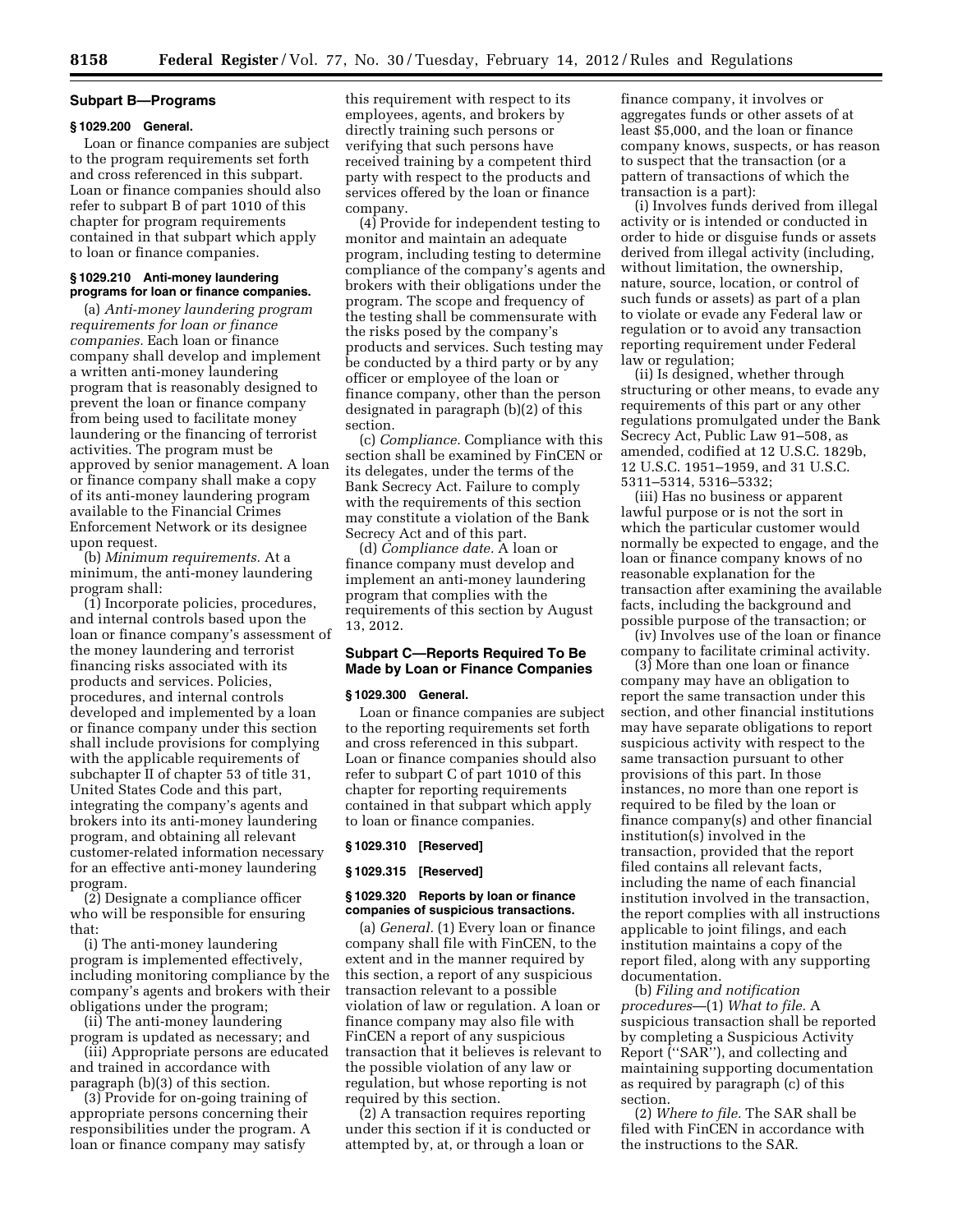(3) *When to file.* A SAR shall be filed no later than 30 calendar days after the date of the initial detection by the reporting loan or finance company of facts that may constitute a basis for filing a SAR under this section. If no suspect is identified on the date of such initial detection, a loan or finance company may delay filing a SAR for an additional 30 calendar days to identify a suspect, but in no case shall reporting be delayed more than 60 calendar days after the date of such initial detection.

(4) *Mandatory notification to law enforcement.* In situations involving violations that require immediate attention, such as suspected terrorist financing or ongoing money laundering schemes, a loan or finance company shall immediately notify by telephone an appropriate law enforcement authority in addition to filing timely a SAR.

(5) *Voluntary notification to FinCEN.*  Any loan or finance company wishing voluntarily to report suspicious transactions that may relate to terrorist activity may call the FinCEN's Financial Institutions Hotline at 1–866–556–3974 in addition to filing timely a SAR if required by this section.

(c) *Retention of records.* A loan or finance company shall maintain a copy of any SAR filed by the loan or finance company or on its behalf (including joint reports), and the original (or business record equivalent) of any supporting documentation concerning any SAR that it files (or is filed on its behalf), for a period of five years from the date of filing the SAR. Supporting documentation shall be identified as such and maintained by the loan or finance company, and shall be deemed to have been filed with the SAR. The loan or finance company shall make all supporting documentation available to FinCEN, or any Federal, State, or local law enforcement agency, or any Federal regulatory authority that examines the loan or finance company for compliance with the Bank Secrecy Act, or any State regulatory authority administering a State law that requires the loan or finance company to comply with the Bank Secrecy Act or otherwise authorizes the State authority to ensure that the loan or finance company complies with the Bank Secrecy Act, upon request.

(d) *Confidentiality of SARs.* A SAR, and any information that would reveal the existence of a SAR, are confidential and shall not be disclosed except as authorized in this paragraph (d). For purposes of this paragraph (d) only, a SAR shall include any suspicious activity report filed with FinCEN pursuant to any regulation in this part.

(1) *Prohibition on disclosures by loan or finance companies*—(i) *General rule.*  No loan or finance company, and no director, officer, employee, or agent of any loan or finance company, shall disclose a SAR or any information that would reveal the existence of a SAR. Any loan or finance company, and any director, officer, employee, or agent of any loan or finance company that is subpoenaed or otherwise requested to disclose a SAR or any information that would reveal the existence of a SAR, shall decline to produce the SAR or such information, citing this section and 31 U.S.C. 5318(g)(2)(A)(i), and shall notify FinCEN of any such request and the response thereto.

(ii) *Rules of construction.* Provided that no person involved in any reported suspicious transaction is notified that the transaction has been reported, paragraph (d)(1) of this section shall not be construed as prohibiting:

(A) The disclosure by a loan or finance company, or any director, officer, employee, or agent of a loan or finance company of:

*(1)* A SAR, or any information that would reveal the existence of a SAR, to FinCEN or any Federal, State, or local law enforcement agency, any Federal regulatory authority that examines the loan or finance company for compliance with the Bank Secrecy Act, or any State regulatory authority administering a State law that requires the loan or finance company to comply with the Bank Secrecy Act or otherwise authorizes the State authority to ensure that the loan or finance company complies with the Bank Secrecy Act; or

*(2)* The underlying facts, transactions, and documents upon which a SAR is based, including, but not limited to, disclosures to another financial institution, or any director, officer, employee, or agent of a financial institution, for the preparation of a joint SAR.

(B) The sharing by a loan or finance company, or any director, officer, employee, or agent of the loan or finance company, of a SAR, or any information that would reveal the existence of a SAR, within the loan or finance company's corporate organizational structure for purposes consistent with Title II of the Bank Secrecy Act as determined by regulation or in guidance.

(2) *Prohibition on disclosures by government authorities.* A Federal, state, local, territorial, or tribal government authority, or any director, officer, employee, or agent of any of the foregoing, shall not disclose a SAR, or any information that would reveal the existence of a SAR, except as necessary

to fulfill official duties consistent with Title II of the Bank Secrecy Act. For purposes of this section, official duties shall not include the disclosure of a SAR, or any information that would reveal the existence of a SAR, in response to a request for disclosure of non-public information or a request for use in a private legal proceeding, including a request pursuant to 31 CFR 1.11.

(e) *Limitation on liability.* A loan or finance company, and any director, officer, employee, or agent of any loan or finance company, that makes a voluntary disclosure of any possible violation of law or regulation to a government agency or makes a disclosure pursuant to this section or any other authority, including a disclosure made jointly with another institution, shall be protected from liability for any such disclosure, or for failure to provide notice of such disclosure to any person identified in the disclosure, or both, to the full extent provided by 31 U.S.C. 5318(g)(3).

(f) *Compliance.* Loan or finance companies shall be examined by FinCEN or its delegates under the terms of the Bank Secrecy Act, for compliance with this section. Failure to satisfy the requirements of this section may be a violation of the Bank Secrecy Act and of this part.

(g) *Compliance date.* This section applies to transactions initiated after an anti-money laundering program required by section 1029.210 of this part is required to be implemented.

#### **§ 1029.330 Reports relating to currency in excess of \$10,000 received in a trade or business.**

Refer to § 1010.330 of this chapter for rules regarding the filing of reports relating to currency in excess of \$10,000 received by loan or finance companies.

#### **Subpart D—Records Required To Be Maintained By Loan or Finance Companies**

#### **§ 1029.400 General.**

Loan or finance companies are subject to the recordkeeping requirements set forth and cross referenced in this subpart. Loan or finance companies should also refer to subpart D of part 1010 of this chapter for recordkeeping requirements contained in that subpart which apply to loan or finance companies.